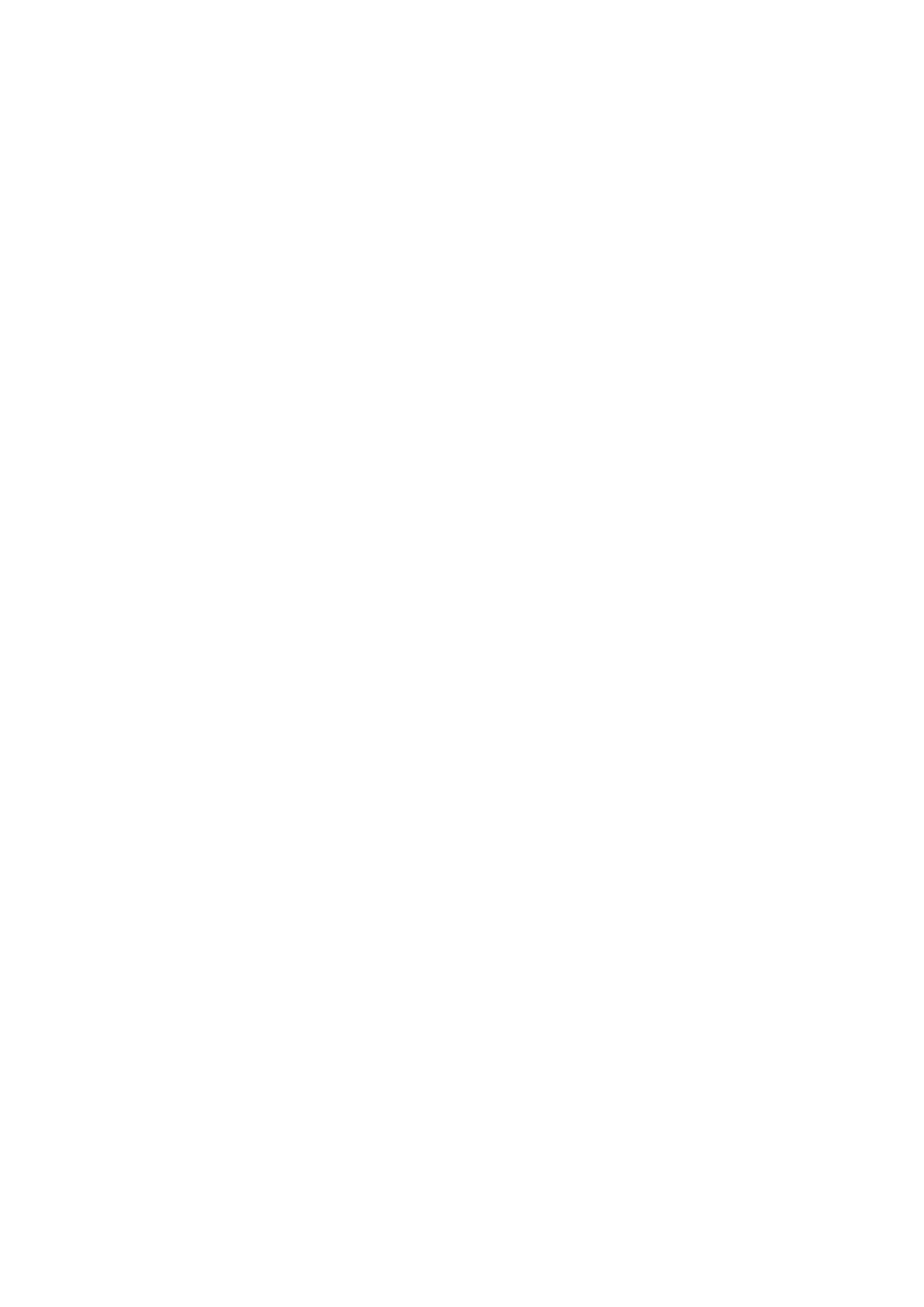

# **1 Welcome**

Member Toleafoa led the meeting in prayer. Tuia rangatahi PJ Campbell was introduced to the Board.

#### **2 Apologies**

There were no apologies.

## *Member Toleafoa later submitted an apology for early departure.*

## **3 Declaration of Interest**

There were no declarations of interest.

## **4 Confirmation of Minutes**

Resolution number MO/2022/57

MOVED by Deputy Chairperson N Bakulich, seconded by Member W Togiamua:

#### **That the Māngere-Ōtāhuhu Local Board:**

- **a) confirm the extraordinary minutes of its meeting, held on Wednesday, 11 May 2022, as true and correct**
- **b) confirm the ordinary minutes of its meeting, held on Wednesday, 20 April 2022, as true and correct.**

# **CARRIED**

#### **5 Leave of Absence**

There were no leaves of absence.

#### **6 Acknowledgements**

Deputy Chair Tauanu'u Nanai Nick Bakulich:

- Lemauga Lydia Sosene List MP The local board congratulates Lemauga who was sworn in at Parliament on Tuesday 3 May followed by her maiden speech on 4 May 2022. Amongst her many achievements on the local board, Lemauga was elected for four electoral terms including three as the chairperson. We wish her well in her parliamentary career.
- The board wish to acknowledge the passing of Ōtāhuhu RSA President Dave Marshall last month. Our condolences to his family.
- ANZAC Day Commemorations a number of reduced events were held due to Covid considerations, and the board acknowledges organisers and communities of Ōtāhuhu, Māngere Bridge, Cook Islands and Niue who held various events in the ward.
- Māngere Ōtāhuhu Inter-faith Youth Collective held a successful gathering at the Jamia Masjid Al-Mustafa Mosque – 9 May.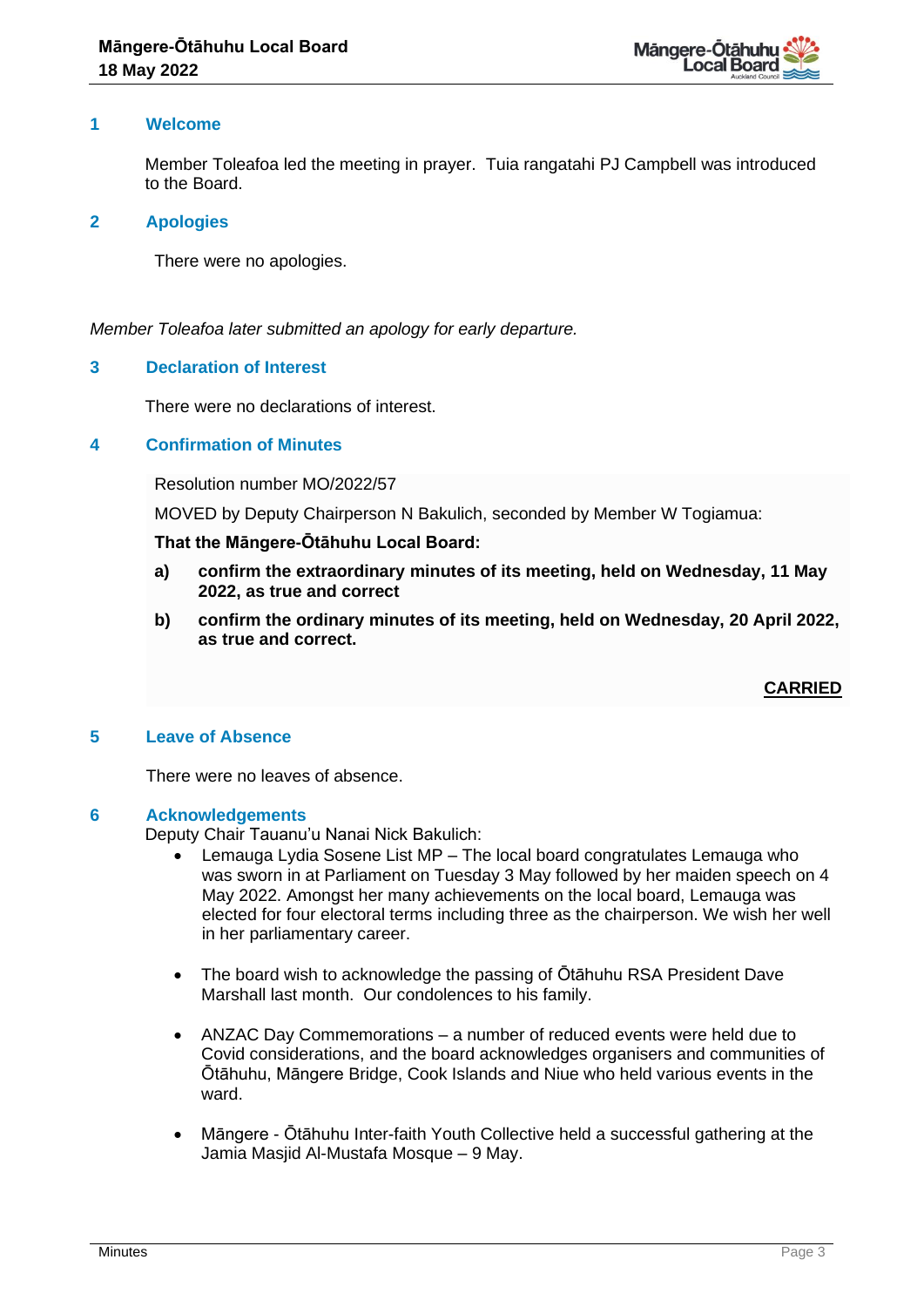

- Rebel Business School Course completed an intake on 13 May, congratulations to all the participants who were under the guidance and support of Tony Henderson-Newport, Adrian and the team.
- Fiji Girmit Foundation New Zealand 143rd Girmit Remembrance held at the Malaeola Hall on 14 May.
- Māngere United Football Club 20th Anniversary Event on 14 May.

Member Makalita Kolo

- I acknowledge the Tongan Artist Uili Lousi along with Dr Hufanga 'Okusi Mahina, Melino Maka, List MP 'Anahila Kanongata'a-Suisuiki and Havelulahi. They are members of the Aotearoa Tonga Relief Committee. Uili Lousi presented his art work, named " In Between Infinity and Beyond " to Kainga Ora officers in Māngere to acknowledge the partnership between Kainga Ora and the Tongan community. The partnership facilitates the reuse of materials from Kainga Ora deconstructed houses to be distributed to community groups in NZ and some materials shipped to Tonga as part of rebuilding after the Tongan volcano eruption.
- Congratulation to Manukau United Football Club Māngere at Centre Park, celebrating 20<sup>th</sup> years anniversary last Saturday. Well done to many members who have been instrumental in supporting this club to where they are currently. They include many female teams as well.
- I acknowledge the Fiji Girmit Foundation New Zealand who celebrated 10 years in New Zealand and 143<sup>rd</sup> years when they first set sail to Fiji from India in 1879. The Fiji Girmit Foundation New Zealand's history goes back to 1879 when they first arrived in Fiji. In 2012 they established in Auckland with a vision to reclaim and restore the Foundation's history of Fiji Indians living in Aotearoa New Zealand, maintaining of language, heritage and acknowledgement and tribute to the indigenous people of Fiji.
- Congratulations Lemauga Lydia Sosene in your new role as the newest Member of Parliament. I'm acknowledging Lemauga extensive works not only at this local board, but also her community involvement, her contribution to this community and Pacific people. Thank you to Afoa and family for your support and for sharing Lemauga with us.

Board Member Papaliitele Peo

- Acknowledge the outgoing Samoan Consul-General, Faaolotoi Reupena Pogi, who is finishes his term next month. We thank him for his service to our communities and to Māngere. We wish him well for the future.
- Congratulate Jemaima Tiatia on being appointed Pro-Vice-Chancellor Pacific at the University of Auckland. This is well deserved recognition of her service to our Pasifika communities and academia. She is a great role model for our Pasifika tupulaga.

Board Member Christine O'Brien

• Condolences to the family and friends of Kelly Meafua, formerly of Ōtāhuhu Rugby, who passed in a tragic accident.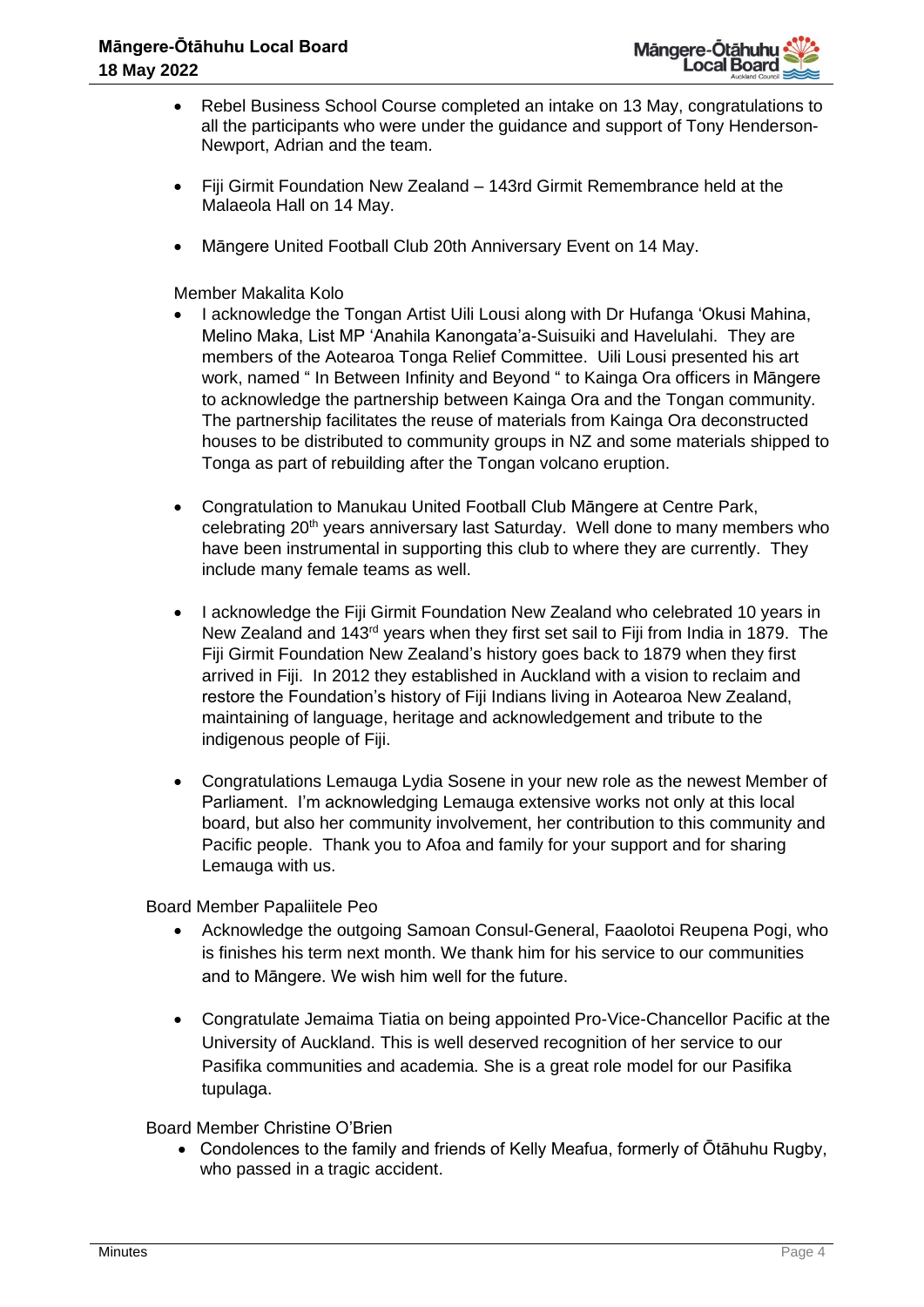

• Congratulate the Tōia facility management team and acknowledge that the pools have been assessed as a poolsafe facility.

# **7 Petitions**

There were no petitions.

## **8 Deputations**

# **8.1 Deputation - Roger Fowler - Māngere East ACCESS Trust**

Roger Fowler and Mary Autagavaia from Māngere East ACCESS Trust were in attendance to present to the board, about a pathway towards the development of a new purpose-built community centre and public transport interchange.

A copy of the presentation was tabled at the meeting and placed on the official minutes and is available on the Auckland Council website as a minutes attachment

Resolution number MO/2022/58

MOVED by Deputy Chairperson N Bakulich, seconded by Member C O'Brien:

#### **That the Māngere-Ōtāhuhu Local Board:**

**a) thank Roger Fowler and Mary Autagavaia from Māngere East ACCESS Trust for their attendance and presentation.**

# **CARRIED**

## **Attachments**

A 18 May 2022: Māngere-Ōtāhuhu Local Board – Item 8.1 Deputation - Roger Fowler - Māngere East ACCESS Trust presentation

# **8.2 Deputation - Ōtāhuhu Town Hall Committee Board**

Bella Tamotu and Milima Molly Pihigia QSM from Ōtāhuhu Town Hall Committee Board were in attendance to present the Trusts annual presentation to the local board as a requirement of their agreement with Auckland Council.

A copy of the presentation was tabled at the meeting and placed on the official minutes and is available on the Auckland Council website as a minutes attachment

Resolution number MO/2022/59

MOVED by Deputy Chairperson N Bakulich, seconded by Member M Kolo:

#### **That the Māngere-Ōtāhuhu Local Board:**

**a) thank Bella Tamotu and Milima Molly Pihigia QSM from Ōtāhuhu Town Hall Committee Board for their attendance and presentation.**

#### **CARRIED**

#### **Attachments**

A 18 May 2022: Māngere-Ōtāhuhu Local Board – Item 8.2 Deputation - Ōtāhuhu Town Hall Committee Board presentation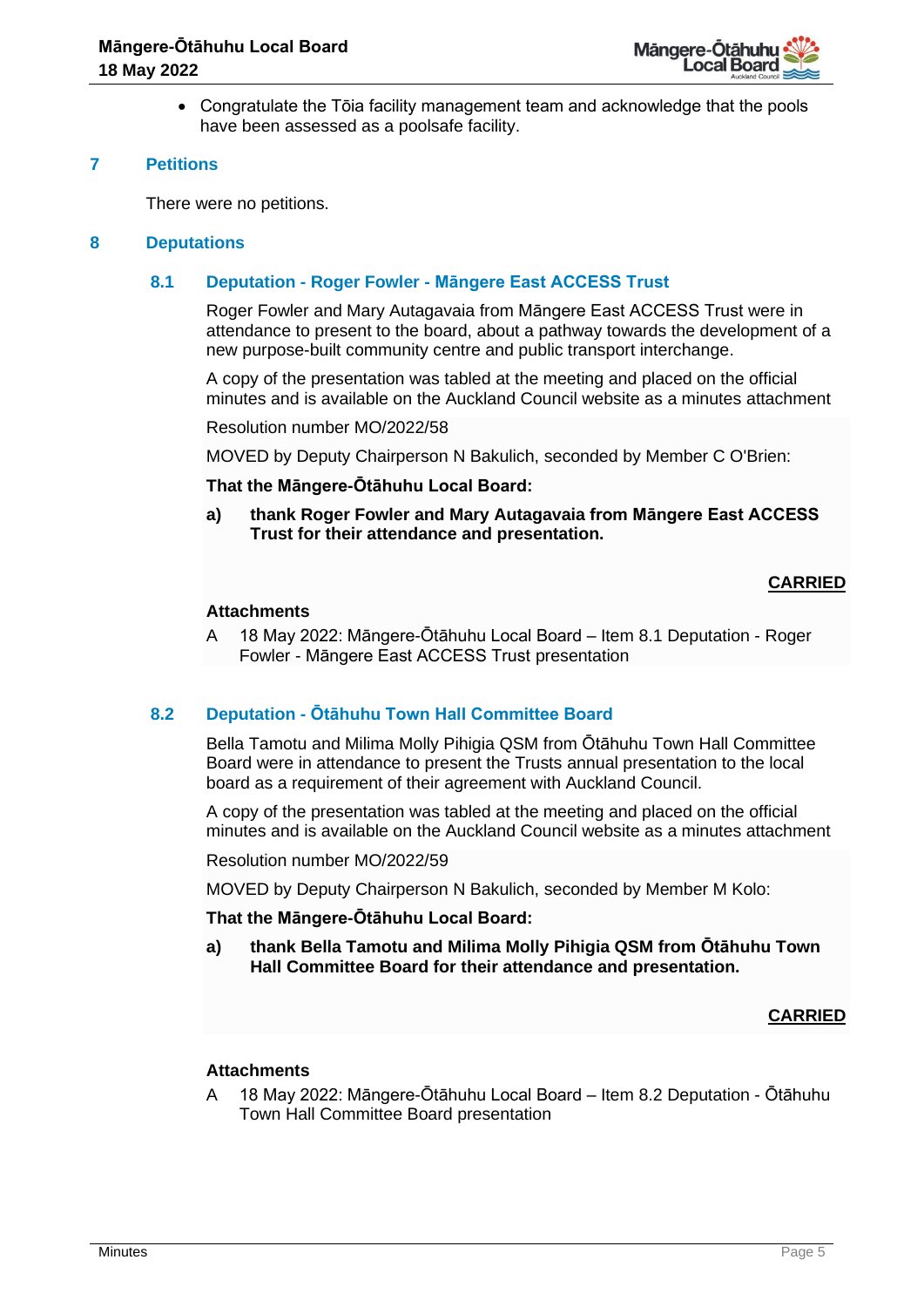

# **9 Public Forum**

# **9.1 Public Forum - HOPE Trust**

This item was withdrawn.

## **9.2 Public Forum – Golf New Zealand**

Resolution number MO/2022/60 MOVED by Deputy Chairperson N Bakulich, seconded by Member W Togiamua: Ngā tūtohunga **Recommendation/s**

#### **That the Māngere-Ōtāhuhu Local Board:**

**a) thank Thiem Nguyen from Golf New Zealand for his attendance in public forum presentation.**

**CARRIED**

## **10 Extraordinary Business**

There was no extraordinary business.

## **11 Governing Body Member Update**

Resolution number MO/2022/61

MOVED by Deputy Chairperson N Bakulich, seconded by Member P Peo:

#### **That the Māngere-Ōtāhuhu Local Board:**

**a) receive the verbal report from Councillor Alf Filipaina.** 

#### **CARRIED**

*Note: Councillor Efeso Collins apologies for absence were received.*

#### **12 Local Board Leads and Appointments Report**

Members Papaliitele Peo, Walter Togiamua and Christine O'Brien reports were tabled at the meeting. A copy of the reports have been placed on the official minutes and are available on the Auckland Council website as a minute attachment. Resolution number MO/2022/62

MOVED by Deputy Chairperson N Bakulich, seconded by Member W Togiamua:

#### **That the Māngere-Ōtāhuhu Local Board:**

- **a) receive the verbal and written reports from local board members**
- **b) appoint the chairperson elected under agenda item 14 as the lead on the following topic areas and stakeholder groups:**
	- **i) Local Government New Zealand**
	- **ii) Māngere Bridge BID**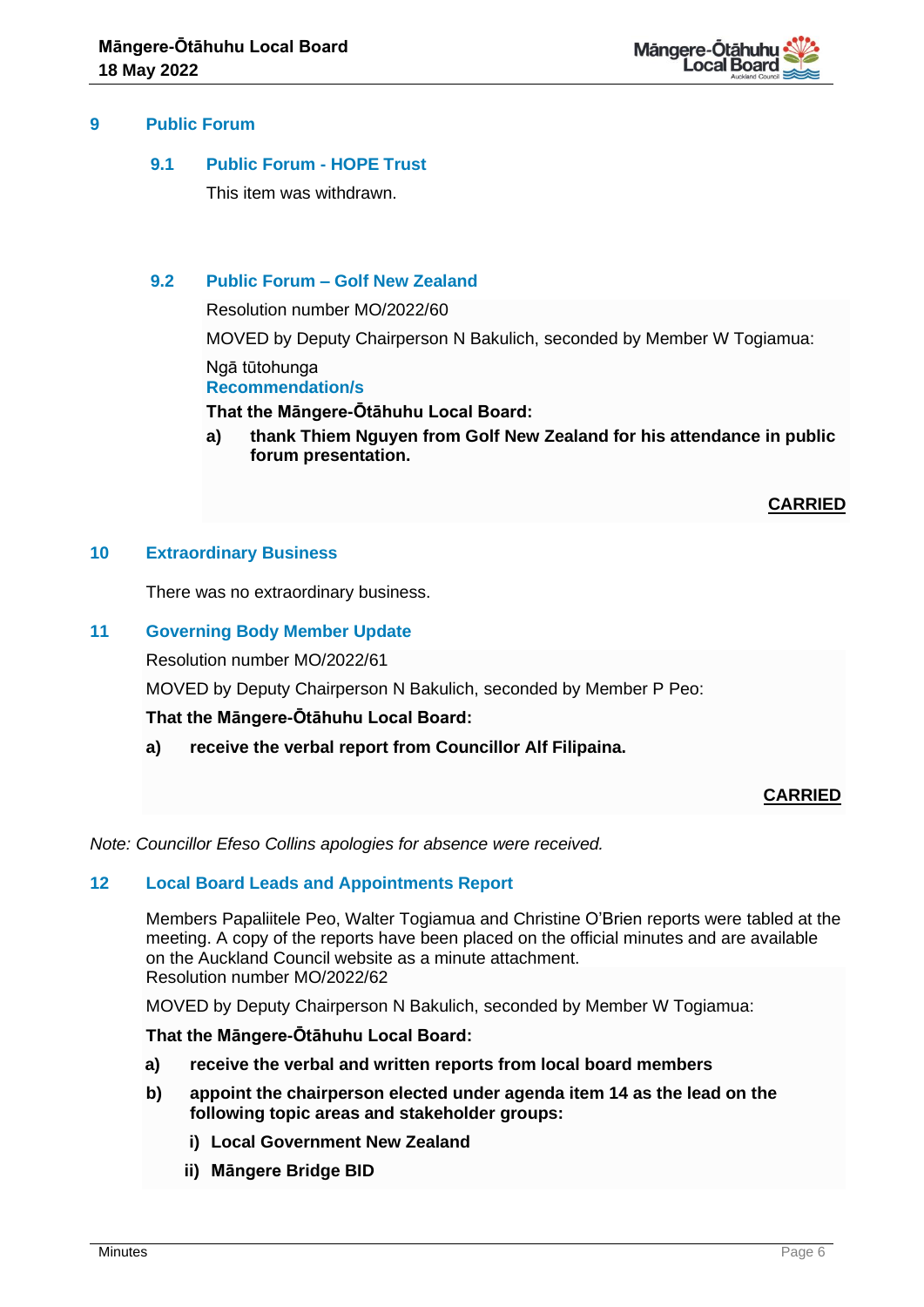- **c) defer appointment of a member to all other vacant positions in the table on agenda report until June business meeting**
- **d) appoint the chairperson elected under agenda item 14 as an interim lead on all vacant positions in the table on the agenda report until an appointment is made in the June business meeting.**

**CARRIED**

# **Attachments**

- A 18 May 2022: Māngere-Ōtāhuhu Local Board Item 12 Local Board Leads and Appointments Reports - Member Papaliitele Peo report
- B 18 May 2022: Māngere-Ōtāhuhu Local Board Item 12 Local Board Leads and Appointments Reports - Member Walter Togiamua report
- C 18 May 2022: Māngere-Ōtāhuhu Local Board Item 12 Local Board Leads and Appointments Reports - Member Christine O'Brien report

# **13 Māngere-Ōtāhuhu Local Board Member Vacancy**

Resolution number MO/2022/63

MOVED by Deputy Chairperson N Bakulich, seconded by Member P Peo:

## **That the Māngere-Ōtāhuhu Local Board:**

- **a) resolve to not fill the vacancy created on the Māngere-Ōtāhuhu Local Board by Lemauga Lydia Sosene's resignation from the board on 1 May 2022, pursuant to section 117(3) of the Local Electoral Act**
- **b) immediately give public notice of the decision not to fill the vacancy in accordance with section 119 of the Local Electoral Act 2001.**

# **CARRIED**

*Note: The Deputy Chair vacated the chair to allow for the election of Chairperson at 6.32pm.*

#### **14 Election of Chairperson**

Manoj Ragupathy – Local Area Manager was in attendance and gave an overview of the voting systems for electing a chairperson and deputy chairperson.

The Local Area Manager called for a decision on whether the ballot will be open or closed by a show of hands.

The Local Area Manager then called for nominations for the position of chairperson for the Māngere-Ōtāhuhu Local Board for the remaining period of the 2019-2022 political term.

Member Togiamua nominated Member Bakulich for the position of chairperson for the Māngere-Ōtāhuhu Local Board. Member O'Brien seconded the nomination. There were no further nominations.

Resolution number MO/2022/64

MOVED by Member W Togiamua, seconded by Member C O'Brien: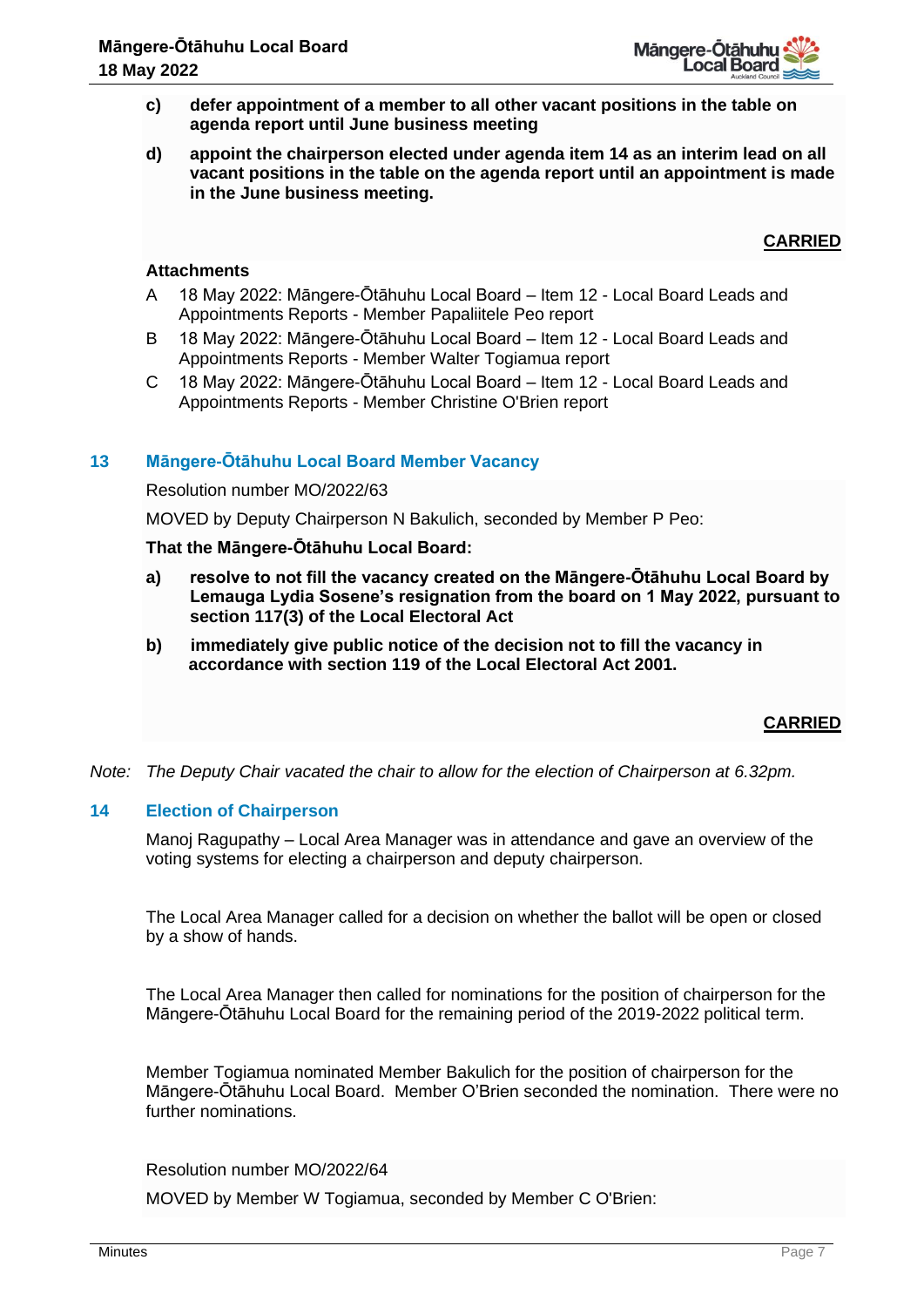# **Ngā tūtohunga Recommendation/s**

**That the Māngere-Ōtāhuhu Local Board:**

**a) elect member Tauanu'u Nanai Nick Bakulich as Chairperson of the Māngere-Ōtāhuhu Local Board utilising System B of Schedule 7, Part 1, Clause 25 of the Local Government Act 2002 for the remaining period of the 2019-2022 political term.**

The motion was put to the vote and was declared CARRIED by 5 votes to 0.

# **CARRIED**

Member Bakulich read the Declaration of Chairperson and assumed the chair.

A copy of the signed Declaration of Chair document has been placed on the official minutes and is available on the Auckland Council website as a minutes attachment.

Chairperson addressed the meeting.

The Chairperson called for nominations for deputy chair.

Member Makalita Kolo nominated Member Christine O'Brien for the position of deputy chairperson for the Māngere-Ōtāhuhu Local Board. Member Papaliitele Peo seconded the nomination.

There being no further nominations, the chairperson put the vote.

#### Resolution number MO/2022/65

MOVED by Member M Kolo, seconded by Member W Togiamua:

# **That the Māngere-Ōtāhuhu Local Board:**

- **b) elect a deputy chair using system B**
- **c) elect Member O'Brien as deputy chairperson of the Māngere-Ōtāhuhu Local Board for the remaining period of the 2019-2022 political term, utilising System B of Schedule 7, Part 1, Clause 25 of the Local Government Act 2002.**

# **CARRIED**

# **Attachments**

A 18 May 2022: Māngere-Ōtāhuhu Local Board – Item 14 Election of Chairperson - Signed Chairperson Declaration

*Note: Member Harry Toleafoa left the meeting at 6.44pm*

# **Precedence of Business**

Resolution number MO/2022/66

MOVED by Chairperson N Bakulich, seconded by Member P Peo:

# **That the Māngere-Ōtāhuhu Local Board:**

**a) agree that Item 23: Auckland Council's Quarterly Performance Report: Māngere-Ōtāhuhu Local Board for quarter three 2021/2022 be brought forward to after item 14: Election of Chairperson, at this meeting.**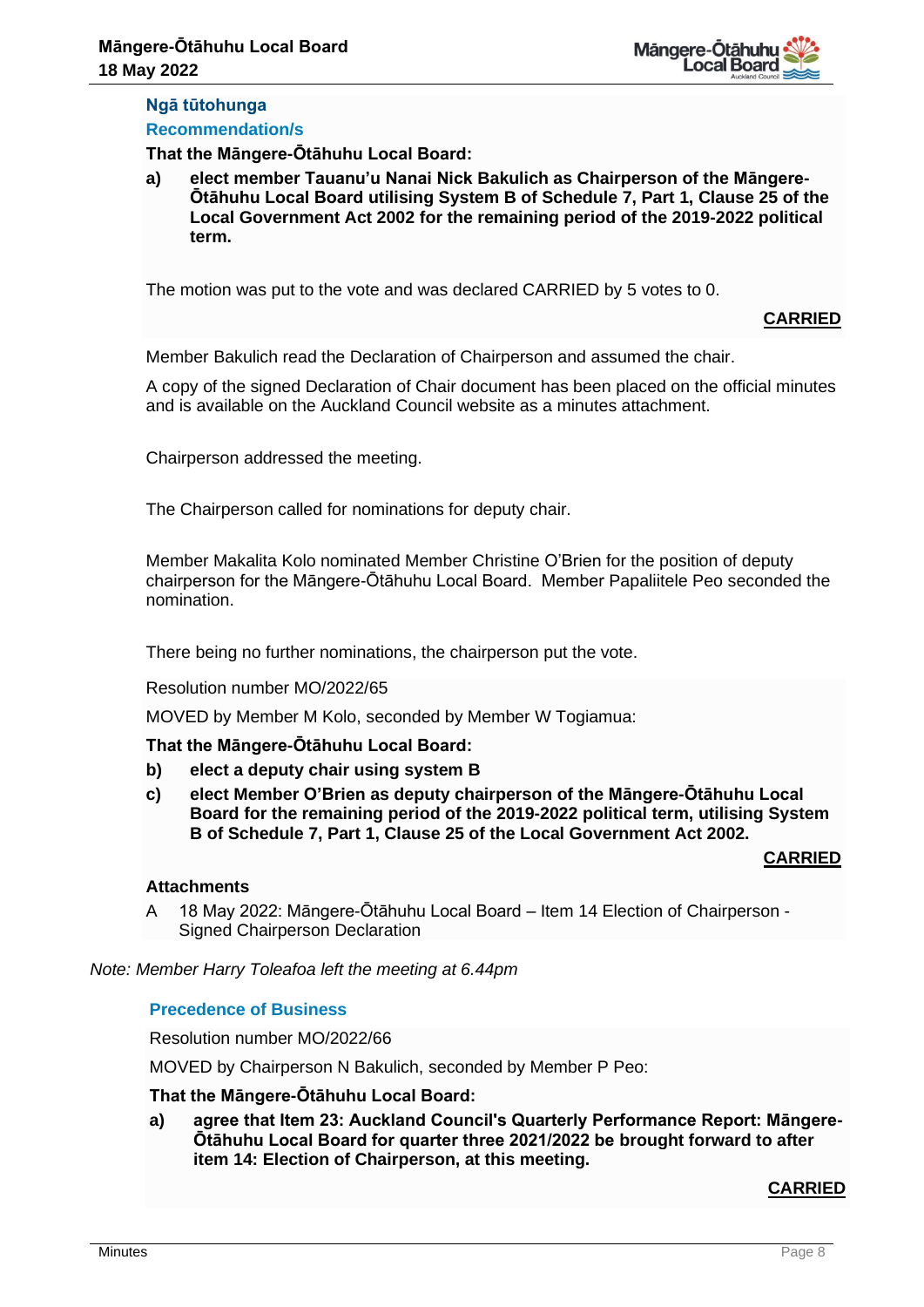

# **23 Auckland Council's Quarterly Performance Report: Māngere-Ōtāhuhu Local Board for quarter three 2021/2022**

Resolution number MO/2022/67

MOVED by Chairperson N Bakulich, seconded by Member P Peo:

**That the Māngere-Ōtāhuhu Local Board:**

- **a) receive the performance report for quarter three ending 31 March 2022**
- **b) note the financial performance report in Attachment B of this agenda report**
- **c) note a total Locally Driven Initiatives budget of \$95,500 is available in the 2021/2022 financial year for reallocation from seven work programme activities tracking towards underspent as follows:**
	- **i) ID# 1767 - Venue Hire subsidy - \$7,000**
	- **ii) ID# 276 - Town centres and business improvement districts Māngere-Ōtāhuhu - \$23,000**
	- **iii) ID# 839 - MO Te Kete Rukuruku (Māori naming of parks and places) - \$18,000**
	- **iv) ID# 294 - Event partnership fund Māngere-Ōtāhuhu (Christmas events) - \$3,000**
	- **v) ID# 293 - Event partnership fund Māngere-Ōtāhuhu –\$19,000**
	- **vi) ID# 290 - Anzac services Māngere-Ōtāhuhu - \$15,500**
	- **vii) ID# 291 – Local civic events Māngere-Ōtāhuhu - \$10,000**
- **d) approve the proposed Locally Driven Initiatives budget reallocations below:**
	- **i) \$30,000 towards FIFA Women's World Cup (WWC) 2023 programme – as a new work programme line led by Auckland Unlimited**
	- **ii) \$5,000 towards Matariki 2022 event – ID# 280 – "Māori Responsiveness Māngere-Ōtāhuhu" work programme line**
	- **iii) \$4,500 towards purchasing a blank whale tail sculpture and painting it - ID# 275 -Placemaking: Community-led activation of community spaces and neighbourhoods Māngere-Ōtāhuhu**
	- **iv) \$56,000 towards the community and quick response grants – ID# 297 - Community grants Māngere-Ōtāhuhu**
- **e) note cost savings of \$80,000 is available in the 2021-2024 Capex Customer and Community Services work programme – project ID 30248 - Māngere Town Centre Building and Library -renew roof and refurbish interior**
- **f) approve the recommendations to the Capex Māngere-Ōtāhuhu Local Board 2021-2024 Customer and Community Services - Community Facilities work programme (shown in Attachment C) as outlined below:**
	- **i) reallocate \$45,000 towards project ID# 20555 Māngere East Library - renew roof and refurbish library; to expand the project scope**
	- **ii) reallocate \$35,000 towards project ID# 21890 -161R Robertson Road, Māngere -remediate fire-damaged building; to expand the project scope.**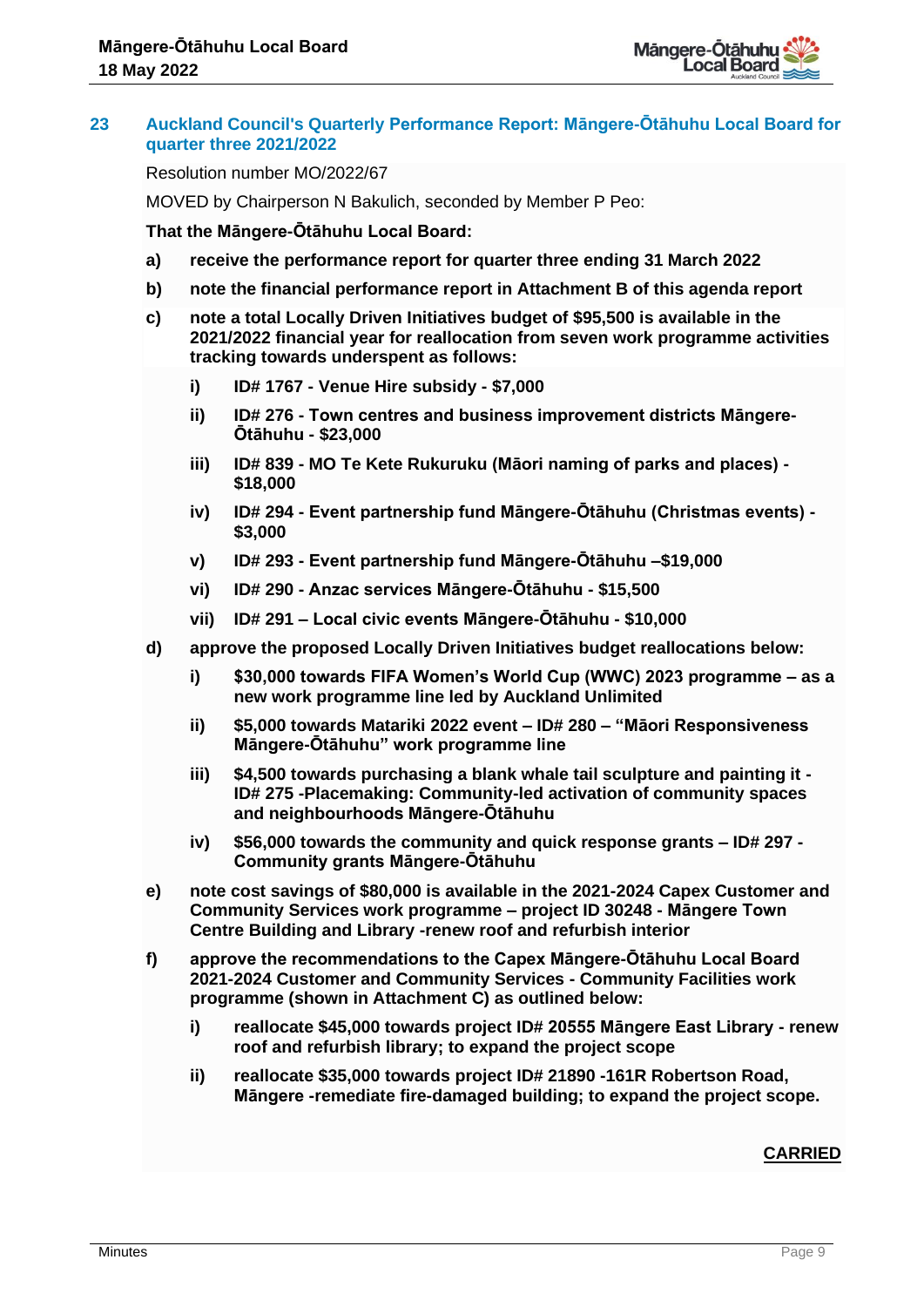

# **15 Māngere-Ōtāhuhu Local and Multi-Board Round Two 2021/2022 grant allocations**

# **Resolution number MO/2022/68**

**MOVED by Chairperson N Bakulich, seconded by Member M Kolo:** 

**That the Māngere-Ōtāhuhu Local Board:**

**a) agree to fund, part-fund, or decline each application in the Māngere-Ōtāhuhu Local Board Grants Round Two 2021/2022, listed in the following table:**

| <b>Application</b> | <b>Organisation</b>                    | <b>Requesting funding for</b>                               | <b>Amount</b> | <b>Approved /</b>                 |
|--------------------|----------------------------------------|-------------------------------------------------------------|---------------|-----------------------------------|
| ID                 |                                        |                                                             | requested     | Grant /                           |
|                    |                                        |                                                             |               | <b>Decline</b>                    |
| LG2209-201         | <b>Favona Primary</b><br><b>School</b> | <b>Towards the purchase</b><br>and installation of water    | \$2,000.00    | Grant<br>\$2000                   |
|                    |                                        | tank in Favona School                                       |               |                                   |
|                    |                                        | (June 2022)                                                 |               |                                   |
| LG2209-202         | <b>Graeme Dingle</b>                   | Towards wages of two                                        | \$6,000.00    | Decline - low                     |
|                    | <b>Foundation</b>                      | <b>Kiwi Can Leaders in</b>                                  |               | priority in the                   |
|                    | <b>Auckland</b>                        | <b>Sutton Park School (June</b>                             |               | local board                       |
|                    |                                        | 2022 - July 2022)                                           |               | area                              |
| LG2209-203         | <b>Tom Malo</b>                        | Towards venue hire,                                         | \$6,000.00    | Decline - due                     |
|                    | under the umbrella                     | fitness equipment, and<br>marketing for Tom's               |               | to previous<br>accountability     |
|                    | of Māngere Baptist                     | <b>Pacific Family Exercise</b>                              |               | not being                         |
|                    | <b>Church</b>                          | <b>Group at Mängere Baptist</b>                             |               | received                          |
|                    |                                        | <b>Church between June</b>                                  |               |                                   |
|                    |                                        | 2022 and May 2023                                           |               |                                   |
| LG2209-204         | <b>Bridge Park Tennis</b>              | <b>Towards the purchase</b>                                 | \$56,054.10   | Decline - refer                   |
|                    | <b>Club Incorporated</b>               | and instalment of court<br>lights at Bridge Park            |               | to Regional<br><b>Sports fund</b> |
|                    |                                        | <b>Tennis Club (November</b>                                |               |                                   |
|                    |                                        | 2022 - February 2023)                                       |               |                                   |
| LG2209-205         | <b>Community Cat</b>                   | <b>Towards veterinary</b>                                   | \$7,000.00    | Grant                             |
|                    | <b>Coalition Inc.</b>                  | clinics partner for the                                     |               | \$7000                            |
|                    |                                        | cost of de-sexing 100                                       |               |                                   |
|                    |                                        | community cats in<br>Mängere-Ötähuhu (June                  |               |                                   |
|                    |                                        | 2022 - March 2023)                                          |               |                                   |
| LG2209-207         | Jenna Jacobsen                         | <b>Towards funding for raw</b>                              | \$9,006.80    | <b>Grant</b>                      |
|                    | <b>Toeono</b>                          | building materials and                                      |               | \$9006.80                         |
|                    |                                        | paint to repair and create                                  |               |                                   |
|                    | under the umbrella                     | a mural at the alleyway in<br><b>McKinstry Avenue (June</b> |               |                                   |
|                    | of I AM Mängere                        | 2022 - July 2022)                                           |               |                                   |
| LG2209-209         | <b>The Period Place</b>                | <b>Towards reusable and</b>                                 | \$10,000.00   | Grant                             |
|                    |                                        | disposable period                                           |               | \$10000                           |
|                    |                                        | products to be donated to                                   |               |                                   |
|                    |                                        | impact partners in                                          |               |                                   |
|                    |                                        | Mängere-Otähuhu (June                                       |               |                                   |
| LG2209-210         | <b>Waterlea School</b>                 | 2022 - May 2023)<br><b>Towards architectural</b>            | \$28,900.00   | Decline - refer                   |
|                    |                                        | fees to build outdoor                                       |               | to central                        |
|                    |                                        | shaded area at Waterlea                                     |               | services                          |
|                    |                                        | School (July 2022 -                                         |               |                                   |
|                    |                                        | December 2022)                                              |               |                                   |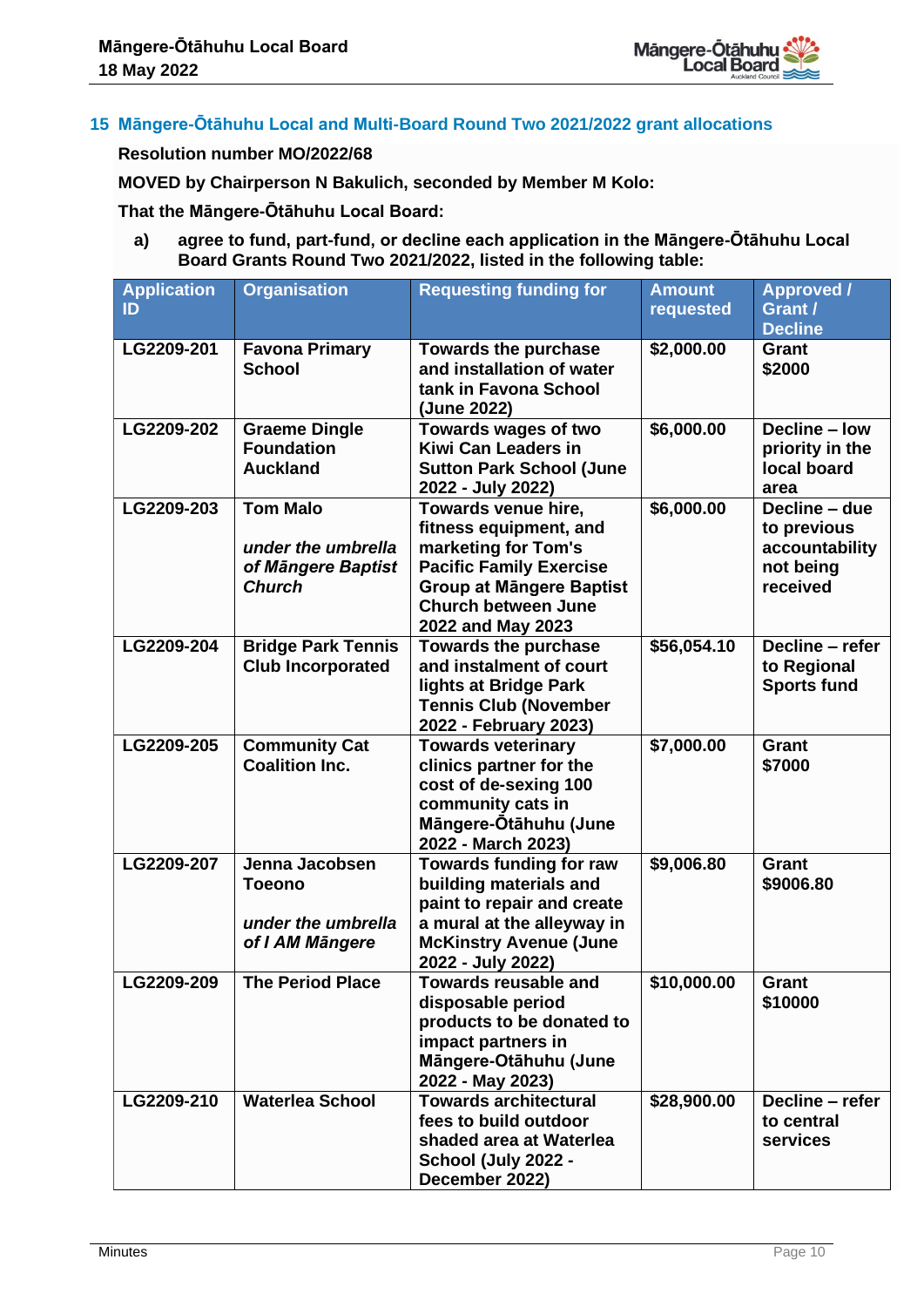

| LG2209-212 | <b>Muslim Focus</b>                                                                                                 | <b>Towards cultural</b>                                                                                                                                          | \$2,000.00  | Grant                                          |
|------------|---------------------------------------------------------------------------------------------------------------------|------------------------------------------------------------------------------------------------------------------------------------------------------------------|-------------|------------------------------------------------|
|            | <b>Charitable Trust</b>                                                                                             | activities, fuel cost, food,<br>gift items, hall hire, and<br>gift vouchers to single<br>mothers in Auckland<br>(June 2022 - August 2022                         |             | \$2000                                         |
| LG2209-213 | <b>Otahuhu</b><br><b>Badminton Club</b><br>Incorporated                                                             | <b>Towards junior</b><br>badminton coaching fees<br>at the Otahuhu<br><b>Badminton Club (July</b><br>2022 - September 2023)                                      | \$7,952.45  | Grant<br>\$3000                                |
| LG2209-214 | <b>YMCA North</b><br>Incorporated                                                                                   | Towards programme and<br>volunteer costs to run<br><b>Mängere Raise Up Crew</b><br>at Mängere Town Centre<br>(June 2022 - December<br>2022)                      | \$10,000.00 | Grant<br>\$2000                                |
| LG2209-215 | Youthline<br><b>Auckland</b><br><b>Charitable Trust</b>                                                             | <b>Towards counselling</b><br>training costs at<br>Youthline from June 2022<br>to March 2023                                                                     | \$5,000.00  | <b>Grant</b><br>\$5000                         |
| LG2209-216 | <b>Te Whakaora</b><br><b>Tangata</b>                                                                                | <b>Towards coordinator and</b><br>programme facilitator<br>wages to run 'family<br>restoration course'<br>programme in Weymouth<br>(June 2022 - August<br>2022). | \$5,000.00  | <b>Grant</b><br>\$2000                         |
| LG2209-220 | <b>YSAR Trust (Youth</b><br><b>Search and</b><br>Rescue)                                                            | Towards venue costs to<br>run 'youth search and<br>rescue' training sessions<br>in three locations<br>(February 2023 -<br>December 2023)                         | \$5,000.00  | Decline - low<br>priority in the<br>local area |
| LG2209-221 | <b>Panacea Arts</b><br>Charitable Trust t/a<br><b>Mapura Studios</b>                                                | <b>Towards costs of singing</b><br>sessions and venue hire<br>of Otahuhu Town Hall<br><b>Community Centre (June</b><br>2022 - February 2023)                     | \$2,600.00  | Grant<br>\$2600                                |
| LG2209-223 | <b>Mängere College</b>                                                                                              | <b>Towards accommodation,</b><br>transport, food, and<br>activities in Coromandel<br><b>Peninsula (November</b><br>2022 - December 2022)                         | \$7,000.00  | Grant<br>\$7000                                |
| LG2209-225 | <b>New Zealand</b><br><b>Council of Victim</b><br><b>Support Groups -</b><br><b>Counties Manukau</b><br><b>West</b> | <b>Towards a contribution to</b><br>the victim support's<br>volunteer programme in<br>Mängere-Otähuhu (July<br>2022 - June 2023)                                 | \$7,500.00  | Grant<br>\$7500                                |
| LG2209-226 | Mängere Otahuhu<br><b>Netball Centre</b>                                                                            | <b>Towards prizegiving</b><br>trophies at the end of the<br>season in Mängere<br><b>Otahuhu Netball Centre</b><br>(August 2022)                                  | \$2,690.30  | Grant<br>\$2690.30                             |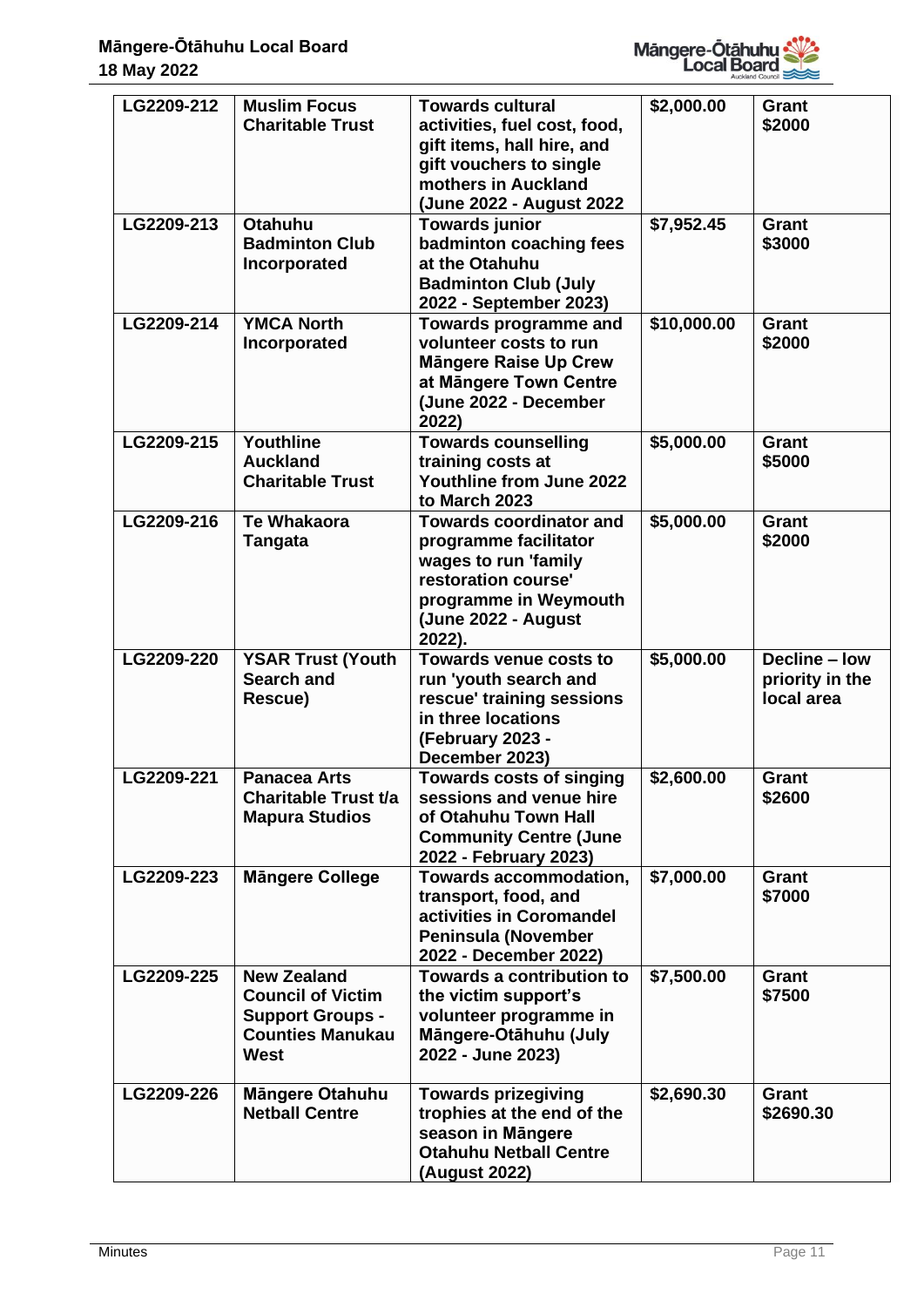

| LG2209-227   | Sanskriti School of<br><b>Passion</b>                                                                                                                        | <b>Towards advertising</b><br>costs and art materials to<br>run 'Art in the Park and<br><b>Dance with Nature'</b><br>sessions in Boggust Park<br>Favona (July 2022 - July<br>2023) | \$3,000.00   | <b>Grant</b><br>\$2000                                  |
|--------------|--------------------------------------------------------------------------------------------------------------------------------------------------------------|------------------------------------------------------------------------------------------------------------------------------------------------------------------------------------|--------------|---------------------------------------------------------|
| LG2209-229   | <b>Saletaulua</b><br>Keresoma                                                                                                                                | <b>Towards sports</b><br>equipment and venue hire<br>for prizegiving in Otahuhu<br>(July 2022 - September<br>2022)                                                                 | \$1,000.00   | Decline - refer<br>to Quick<br><b>Response</b><br>Grant |
| LG2209-232   | <b>Auckland King</b><br><b>Tides Initiative</b><br>under the umbrella<br>of The Institution<br>of Professional<br><b>Engineers New</b><br><b>Zealand Inc</b> | <b>Towards CoastSnap</b><br>device in Mängere Bridge<br>coastline (June 2022 -<br>December 2022)                                                                                   | \$10,000.00  | Grant<br>\$3000                                         |
| LG2209-234   | <b>Mängere Centre</b><br><b>Park Sports Assoc.</b><br>(Inc)                                                                                                  | <b>Towards flooring and</b><br>security lighting at<br><b>Mängere Centre Park</b><br>(July 2022)                                                                                   | \$46,718.75  | Decline - refer<br>alternative<br>avenues               |
| LG2209-239   | <b>Action Education</b><br>Incorporated                                                                                                                      | <b>Towards cost to run</b><br>twenty spoken word<br>workshops at Mängere<br>College (June 2022 - May<br>2023)                                                                      | \$5,000.00   | <b>Grant</b><br>\$1000                                  |
| LG2209-240   | <b>Massive Company</b><br><b>Trust</b>                                                                                                                       | Towards venue hire and<br>technician costs to run<br><b>Emerging Artist</b><br><b>Production 2022 at</b><br><b>Mängere Arts Centre (July</b><br>2022 - August 2022)                | \$4,554.00   | Grant<br>\$2554                                         |
| <b>Total</b> |                                                                                                                                                              |                                                                                                                                                                                    | \$249,976.40 | \$72,351.10                                             |

# **b) agree to fund, part fund, or decline each application in the Māngere-Ōtāhuhu Multi-Board Grants Round Two 2021/2022, listed in the following table:**

| <b>Application</b><br>ID | <b>Organisation</b>                             | <b>Requesting funding for</b>                                                                                                                                                | <b>Amount</b><br>requested | <b>Approved /</b><br>Grant /<br><b>Decline</b>          |
|--------------------------|-------------------------------------------------|------------------------------------------------------------------------------------------------------------------------------------------------------------------------------|----------------------------|---------------------------------------------------------|
| MB2022-<br>201           | Fix Up, Look Sharp                              | Towards leasing costs in<br><b>East Tamaki from June</b><br>2022 until April 2023.                                                                                           | \$3,000.00                 | Grant<br>\$3000                                         |
| MB2022-<br>202           | <b>Re-Creators</b><br><b>Charitable Trust</b>   | <b>Towards free or</b><br>subsidised classes of<br><b>Community Upcycling DIY</b><br><b>Workshops in various</b><br><b>locations in Auckland</b><br>(June 2022 - March 2023) | \$4,363.00                 | Grant<br>\$1500                                         |
| MB2022-<br>203           | <b>Howick Pakuranga</b><br><b>Youth Academy</b> | <b>Towards gym equipment</b><br>and purchase of van in<br>Pakuranga Heights.                                                                                                 | \$2,000.00                 | Decline – low<br>priority in the<br>local board<br>area |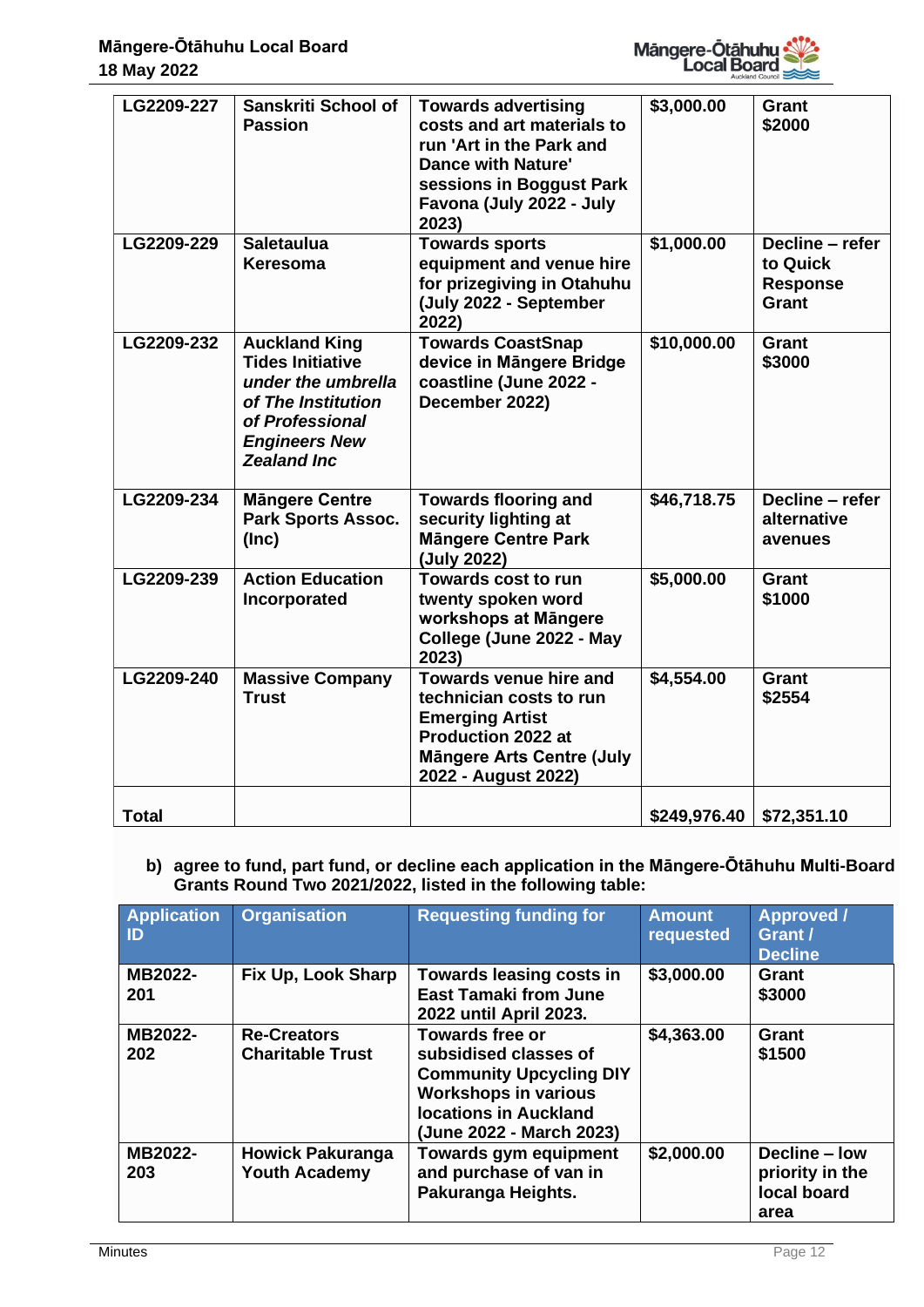

| MB2022-<br>204 | <b>The Auckland</b><br><b>Association</b><br>Incorporated     | <b>Towards ongoing</b><br>operating expenses for<br>facilitating softball<br>leagues and tournaments<br>in the Auckland Region<br>from July 2022 to<br>December 2022.                                                        | \$6,000.00  | Grant<br>\$1000 (for<br>umpiring or<br>any other<br>volunteer<br>services) |
|----------------|---------------------------------------------------------------|------------------------------------------------------------------------------------------------------------------------------------------------------------------------------------------------------------------------------|-------------|----------------------------------------------------------------------------|
| MB2022-<br>210 | <b>LifeKidz Trust</b>                                         | <b>Towards sensory/play</b><br>equipment and support<br>worker wages.                                                                                                                                                        | \$2,500.00  | Declined-<br>wages not<br>eligible for<br>grant funding                    |
| MB2022-<br>212 | <b>David Riley</b>                                            | <b>Towards four bilingual</b><br><b>Pacific superhero</b><br>children's books and<br>audiobooks from June<br>2022 to September 2022                                                                                          | \$3,000.00  | <b>Grant</b><br>\$3000                                                     |
| MB2022-<br>219 | <b>Young Workers</b><br><b>Resource Centre</b>                | <b>Towards education</b><br>coordinator wages and<br>mileage from June 2022 -<br><b>March 2023</b>                                                                                                                           | \$2,000.00  | <b>Grant</b><br>\$1000                                                     |
| MB2022-<br>220 | <b>Bellyful New</b><br><b>Zealand Trust</b>                   | Towards meal production,<br>volunteer support, and<br>delivery costs in<br><b>Auckland (June 2022 -</b><br>December 2023)                                                                                                    | \$2,000.00  | <b>Grant</b><br>\$2000                                                     |
| MB2022-<br>221 | <b>Kiwi Harvest Ltd</b>                                       | <b>Towards the operating</b><br>costs of the food rescue<br>project in Highbrook from<br>June 2022 to June 2023.                                                                                                             | \$6,000.00  | <b>Grant</b><br>\$3307.44                                                  |
| MB2022-<br>224 | <b>Training and</b><br><b>Budget Services</b><br>Incorporated | <b>Towards office lease</b><br>expenses in their<br><b>Papatoetoe office for</b><br>three months (June 2022 -<br><b>August 2022)</b>                                                                                         | \$4,100.00  | Decline - low<br>priority in the<br>local board<br>area                    |
| MB2022-<br>232 | <b>Garden to Table</b><br><b>Trust</b>                        | Towards the salary,<br>mileage and home office<br>costs of three regional<br>coordinators of the<br>"Garden to Table Food<br><b>Education Programme"</b>                                                                     | \$5,000.00  | Decline - low<br>priority in the<br>local board<br>area                    |
| MB2022-<br>234 | Fiji Girmit<br><b>Foundation</b>                              | <b>Towards the Girmit</b><br>musical festival and<br>Girmit seniors'<br>recognition event in<br>Mängere.                                                                                                                     | \$2,000.00  | Grant<br>\$2000                                                            |
| MB2022-<br>236 | <b>Big Buddy</b><br><b>Mentoring Trust</b>                    | <b>Towards operational</b><br>costs (such as wages,<br>rent, transport,<br>equipment) to recruit<br>volunteer mentors for<br>young boys with no father<br>in their lives in Auckland<br>(September 2022 -<br>September 2023) | \$10,000.00 | Decline-<br>wages not<br>eligible for<br>grant funding                     |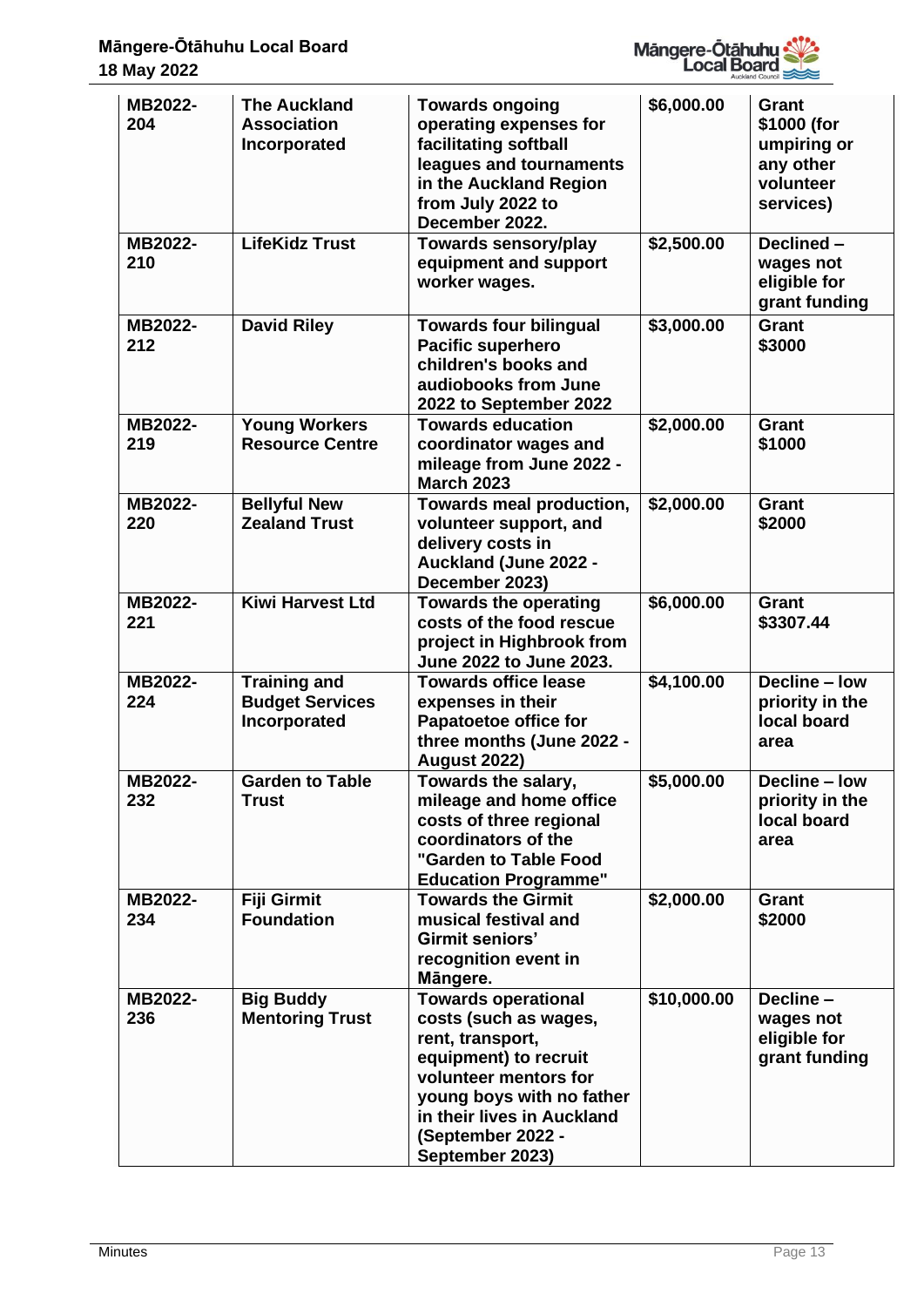

| MB2022-<br>237 | <b>Pet Refuge New</b><br><b>Zealand Charitable</b><br><b>Trust</b>              | <b>Towards administration</b><br>costs for the Pet Refuge<br>shelter in Rosedale<br><b>Auckland (June 2022 -</b><br>December 2022)                           | \$2,000.00  | Grant<br>\$2000                                                                     |
|----------------|---------------------------------------------------------------------------------|--------------------------------------------------------------------------------------------------------------------------------------------------------------|-------------|-------------------------------------------------------------------------------------|
| MB2022-<br>239 | <b>The Operating</b><br>Theatre Trust t/a<br><b>Tim Bray Theatre</b><br>Company | <b>Towards Gift a Seat</b><br>funding for 2,700 children<br>to attend The Whale Rider<br>in their local area for free<br>(September 2022 -<br>December 2022) | \$9,131.50  | <b>Grant</b><br>\$3000                                                              |
| MB2022-<br>241 | <b>Crescendo Trust of</b><br>Aotearoa                                           | <b>Towards programme</b><br>costs to deliver Mahi<br>Waiata (The Gig) at<br><b>Crescendo Studio in</b><br>August 2022 (June 2022 -<br>May 2023)              | \$5,886.27  | Decline - low<br>priority in local<br>board area                                    |
| MB2022-<br>248 | <b>KidsCan Charitable</b><br><b>Trust</b>                                       | <b>Towards items to deliver</b><br>the KidsCan programme<br>in schools and early<br>childhood centres in<br>Auckland (June 2022 -<br>December 2022)          | \$10,000.00 | <b>Grant</b><br>\$5000 (to be<br>used for<br>schools in the<br>local board<br>area) |
| MB2022-<br>255 | <b>Habitat for</b><br><b>Humanity Northern</b><br><b>Region Limited</b>         | <b>Towards healthy homes</b><br>interventions and winter<br>warmer essentials from<br>June 2022 to August<br>2022.                                           | \$2,000.00  | <b>Grant</b><br>\$2000                                                              |
| MB2022-<br>257 | <b>PHAB Association</b><br>(Auckland)<br>Incorporated                           | <b>Towards youth worker</b><br>wages, external<br>facilitation, project<br>coordination and<br>administration costs                                          | \$3,000.00  | <b>Grant</b><br>\$3000                                                              |
| <b>Total</b>   |                                                                                 |                                                                                                                                                              | \$83,980.77 | \$31,807.44                                                                         |

# **CARRIED**

# **16 Endorsing Business Improvement District (BID) targeted rate grants for 2022/2023**

Resolution number MO/2022/69

MOVED by Chairperson N Bakulich, seconded by Member C O'Brien:

#### **That the Māngere-Ōtāhuhu Local Board:**

- **a) recommend to the Governing Body the setting of the targeted rates for inclusion in the Annual Budget 2022/2023 for the following Business Improvement District (BID) programmes:**
	- **i) \$299,196 for Māngere Town Centre Business Association**
	- **ii) \$87,425 for South Harbour Business Association**
	- **iii) \$6,100 for Māngere East Village Business Association**
	- **iv) \$31,500 for Māngere Bridge Business Association**
	- **v) \$696,150 for Ōtāhuhu Business Association.**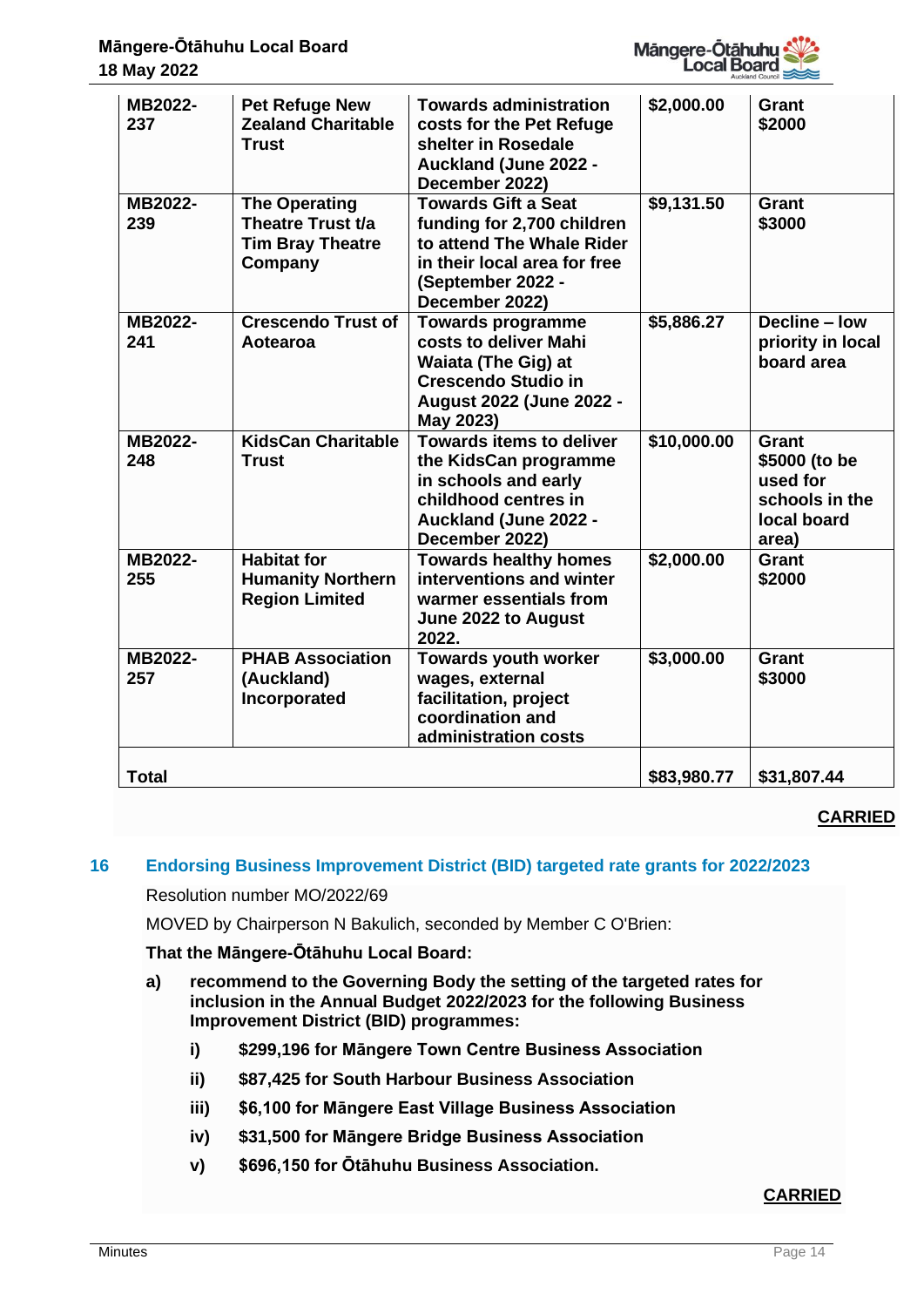

# **17 Play Service Assessment Findings**

Resolution number MO/2022/70

MOVED by Chairperson N Bakulich, seconded by Member P Peo:

## **That the Māngere-Ōtāhuhu Local Board:**

- **a) approve the service outcomes to inform the Community Facilities concept plan preparation for playgrounds at the following parks:**
	- **i) Te Ara Tāwhana / Moyle Park** 
		- **A) support for the play outcomes**
		- **B) exciting and challenging play experiences with a point of difference**
		- **C) broader range of age groups**
		- **D) youth provision**
		- **E) accessible play (universal design principles)**
		- **F) nature play**
		- **G) resilient/vandal-proof construction**
		- **H) walking/exercise (circular pathway development)**
		- **I) connecting with nature**
		- **J) shaded seating/picnic areas**
		- **K) accessible toilets and drinking fountains**
	- **ii) Vickers Park** 
		- **A) support for the play outcomes**
		- **B) play provision for a wide range of age groups**
		- **C) shelter and shaded seating**
		- **D) vandal proof construction**
		- **E) highly accessible play and supporting facilities**
		- **F) safety – visibility and prevention of vehicle access to park**
		- **G) tree planting to improve shade (Urban Ngahere Strategy)**
		- **H) potential land swap opportunity with Kāinga Ora to improve the safety and function of the reserve**
	- **iii) Kāmaka Park**
		- **A) support for the play outcomes**
		- **B) large play items (slides, swings, towers)**
		- **C) wheeled play (learn to ride, scooter, trike)**
		- **D) accessible play items**
		- **E) shaded gathering and seating**
		- **F) accessible pathway**
- **b) request that drinking fountains be provided as a priority in all park and playground developments where they can be provided without incurring significant cost of new water infrastructure**
- **c) recognise and thank mana whenua for their engagement and expert advice in developing these service outcomes, and looks forward to continuing to work**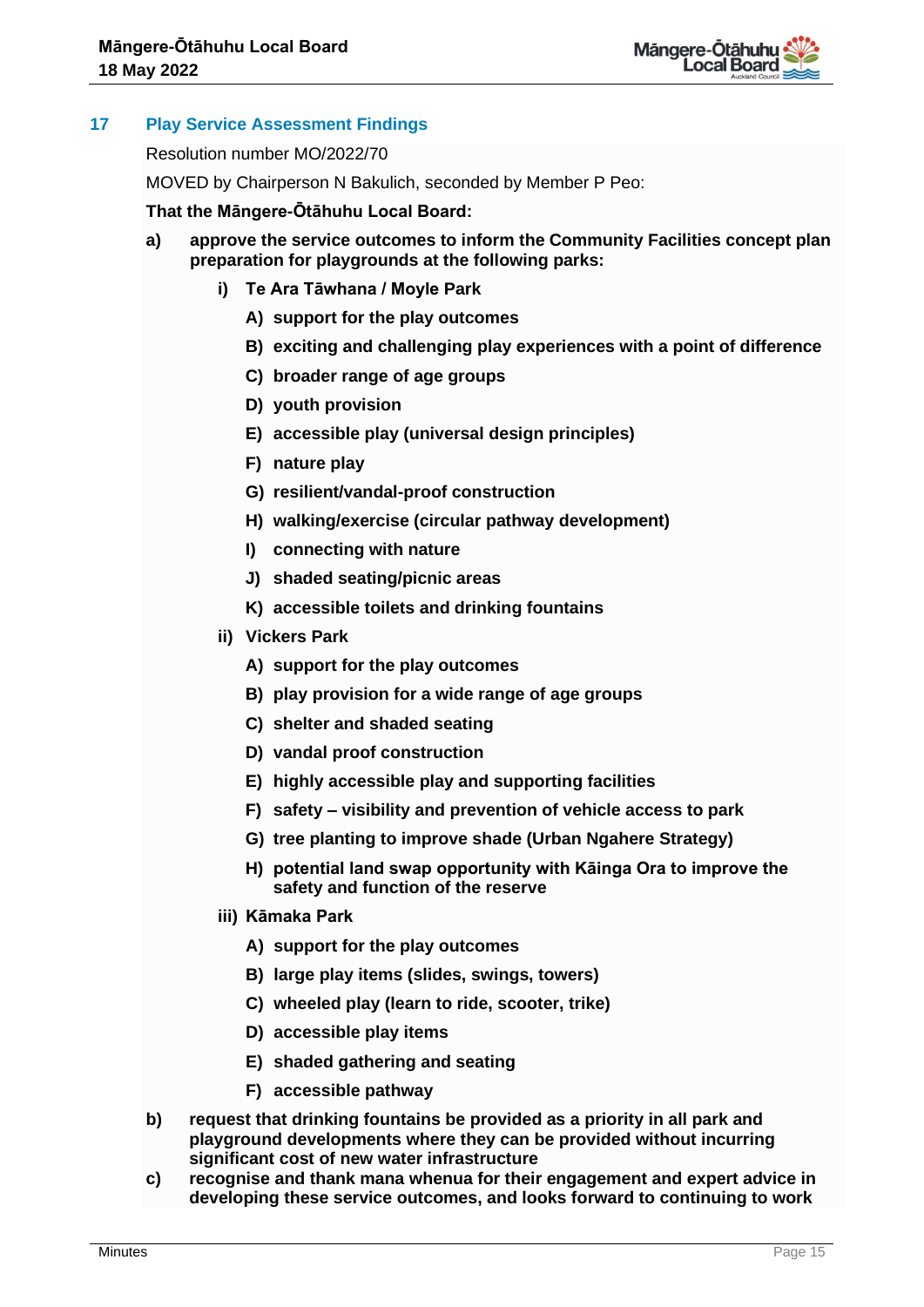**with mana whenua on the planning and provision of public amenities in our communities.**

**CARRIED**

# **18 Draft Auckland golf investment plan**

Resolution number MO/2022/71

MOVED by Chairperson N Bakulich, seconded by Member W Togiamua:

# **That the Māngere-Ōtāhuhu Local Board:**

- **a) tautoko / support the three policy objectives set in the draft Auckland golf investment plan:**
	- **i) increased equity, sport and recreation by opening up publicly owned golf land to all Aucklanders**
	- **ii) increased equity and participation by providing a broad range of golf experiences that attract and retain participants and services targeted at low participation groups**
	- **iii) best practice in ecosystem management and biodiversity conservation of publicly owned golf land**
- **b) is concerned that the decision making framework in the draft plan is unclear and could be inconsistent with the allocation of decisions to local boards and local boards' governance responsibility for provision of active recreation activity, community leases and local parks/open space**
- **c) seeks further clarity on decision making process outlined in page 21 of the draft plan with a clear decision tree that outlines the particular decisions for the Governing Body and the particular decisions for local boards on individual golf courses that are being assessed as part of this draft plan**
- **d) request further work to be completed on a regional provision standard for golf and access to golf facilities prior to adopting the draft plan, so access to these facilities is considered across Auckland, including in areas without existing golf courses on public land**
- **e) note the concerns raised by Golf New Zealand about the validity of the data, the process undertaken to develop the draft plan and the conclusions reached and seek further advice from staff on these issues prior to the board providing its feedback**
- **f) note that the draft plan will now be reported to the Parks, Arts, Community and Events Committee in August 2022**
- **g) defer consideration of the draft plan until June 2022 so staff can provide further information to the board on the concerns raised above and the result of community feedback on the draft plan.**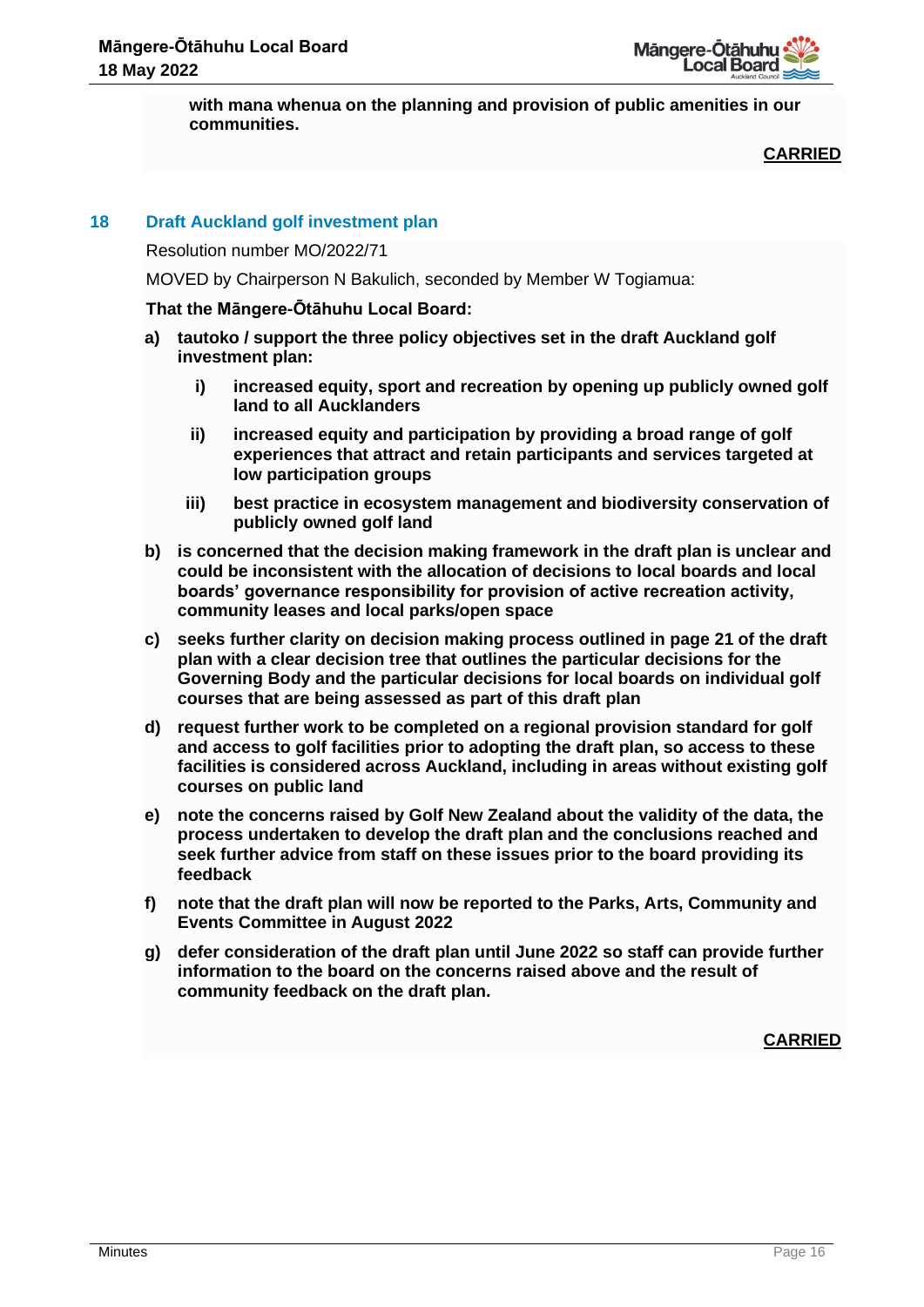

## **19 Ngā Pou Taunaha o Aotearoa - New Zealand Geographic Board: recording of unofficial place names as official - Update**

Resolution number MO/2022/72

MOVED by Chairperson N Bakulich, seconded by Member C O'Brien:

**That the Māngere-Ōtāhuhu Local Board:**

**a) note the advice from Ngā Pou Taunaha o Aotearoa New Zealand Geographic Board that they will be deferring making decisions on changing the status of Auckland's recorded (unofficial) place names to official in order to further consult with Auckland's 19 mana whenua groups.**

# **CARRIED**

## **20 Service Property Optimisation Investigations: 10 and 12-16 High Street, Ōtāhuhu**

Resolution number MO/2022/73

MOVED by Chairperson N Bakulich, seconded by Member M Kolo:

## **That the Māngere-Ōtāhuhu Local Board:**

- **a) receive the results of service property optimisation investigations undertaken in connection with 10 and 12-16 High Street, Ōtāhuhu**
- **b) note that all current work by the local board that could lead to the sale of the property at 10 and 12-16 High St Ōtāhuhu is now halted**
- **c) note that the ongoing maintenance and renewals of 10 and 12-16 High Street, Ōtāhuhu will be managed through business as usual budgets allocated to manage the upkeep of council's fixed assets.**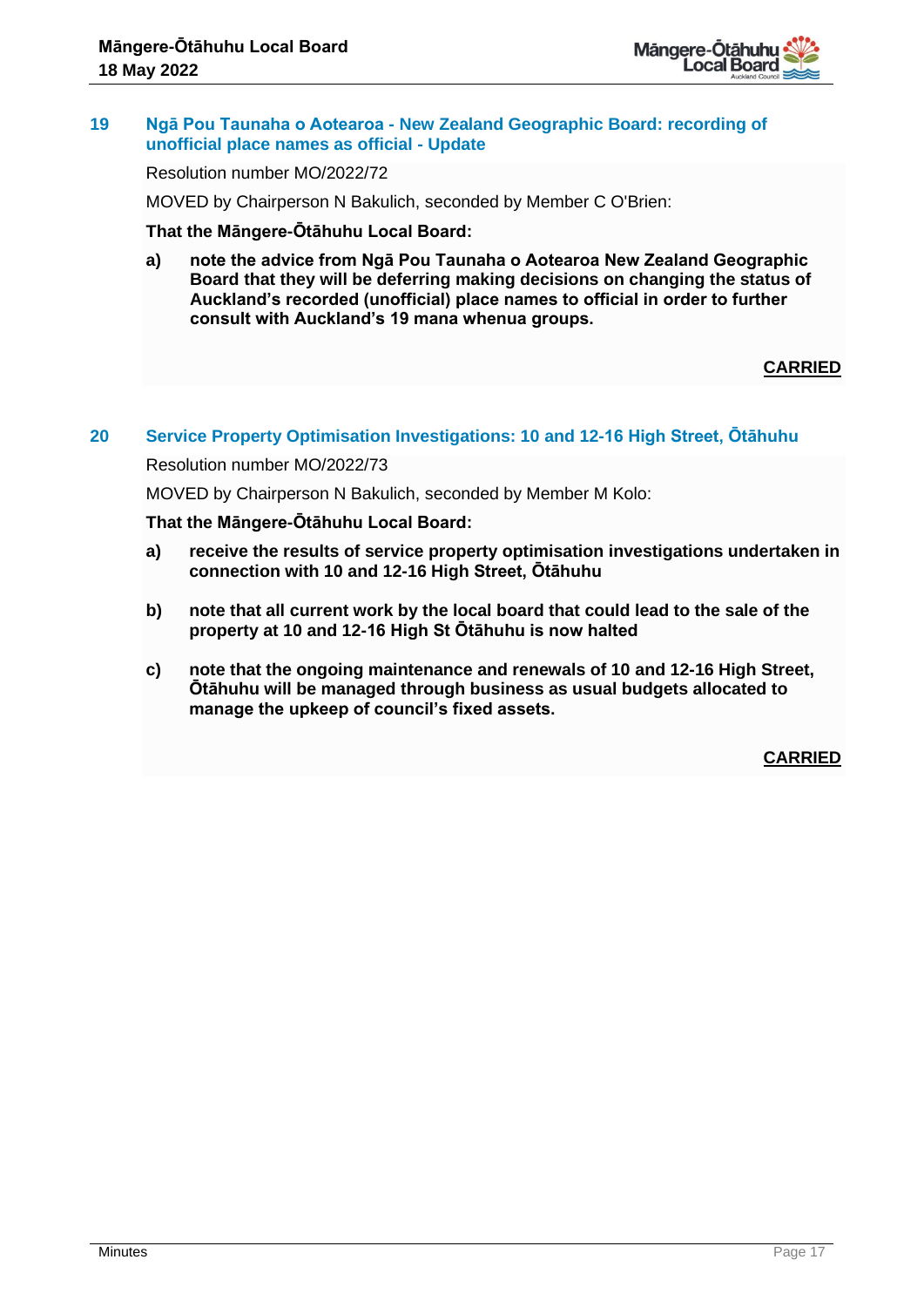

# **21 Local board feedback on Auckland Transport's proposed speed limit changes**

#### Resolution number MO/2022/74

MOVED by Chairperson N Bakulich, seconded by Member M Kolo:

# **That the Māngere-Ōtāhuhu Local Board:**

# **a) provide feedback on speed limit changes proposed as part of Phase Three of Auckland Transport's Safe Speeds Programme as follows:**

| <b>Road Name</b>                  | <b>Part of Road</b>                                                           | <b>Proposed</b><br>speed<br>limit | <b>Community</b><br>feedback   | <b>Local board</b><br>feedback |
|-----------------------------------|-------------------------------------------------------------------------------|-----------------------------------|--------------------------------|--------------------------------|
| <b>Albert Street</b>              | full length                                                                   | 30km/h                            | No feedback<br>provided        | <b>Endorse</b>                 |
| <b>Albion Road</b>                | full length                                                                   | 30km/h                            | <b>Endorse</b>                 | <b>Endorse</b>                 |
| <b>Alexander</b><br><b>Street</b> | full length                                                                   | 30km/h                            | No feedback<br>provided        | <b>Endorse</b>                 |
| <b>Ambury Road</b>                | full length                                                                   | 30km/h                            | <b>Retain current</b><br>speed | <b>Retain current</b><br>speed |
| <b>Anarahi Place</b>              | full length                                                                   | 30km/h                            | <b>Retain current</b><br>speed | <b>Retain current</b><br>speed |
| <b>Andes Avenue</b>               | full length                                                                   | 30km/h                            | <b>Retain current</b><br>speed | <b>Retain current</b><br>speed |
| <b>Ansty Place</b>                | full length                                                                   | 30km/h                            | No feedback<br>provided        | <b>Endorse</b>                 |
| <b>Ashcroft</b><br><b>Avenue</b>  | full length                                                                   | 30km/h                            | <b>Retain current</b><br>speed | <b>Retain current</b><br>speed |
| <b>Ashgrove</b><br>Road           | full length                                                                   | 30km/h                            | No feedback<br>provided        | <b>Endorse</b>                 |
| <b>Avenue Road</b>                | between<br><b>Atkinson Avenue</b><br>and the eastern<br>end of Avenue<br>Road | 30km/h                            | <b>Endorse</b>                 | <b>Endorse</b>                 |
| <b>Balnoon Place</b>              | full length                                                                   | 30km/h                            | No feedback<br>provided        | <b>Endorse</b>                 |
| Banbury Place   full length       |                                                                               | 30km/h                            | No feedback<br>provided        | <b>Endorse</b>                 |
| <b>Bedlow Place</b>               | full length                                                                   | 30km/h                            | No feedback<br>provided        | <b>Endorse</b>                 |
| <b>Blake Road</b>                 | full length                                                                   | 30km/h                            | No feedback<br>provided        | <b>Endorse</b>                 |
| <b>Bodmin Place</b>               | full length                                                                   | 30km/h                            | No feedback<br>provided        | <b>Endorse</b>                 |
| <b>Boyd Avenue</b>                | full length                                                                   | 30km/h                            | <b>Retain current</b><br>speed | <b>Retain current</b><br>speed |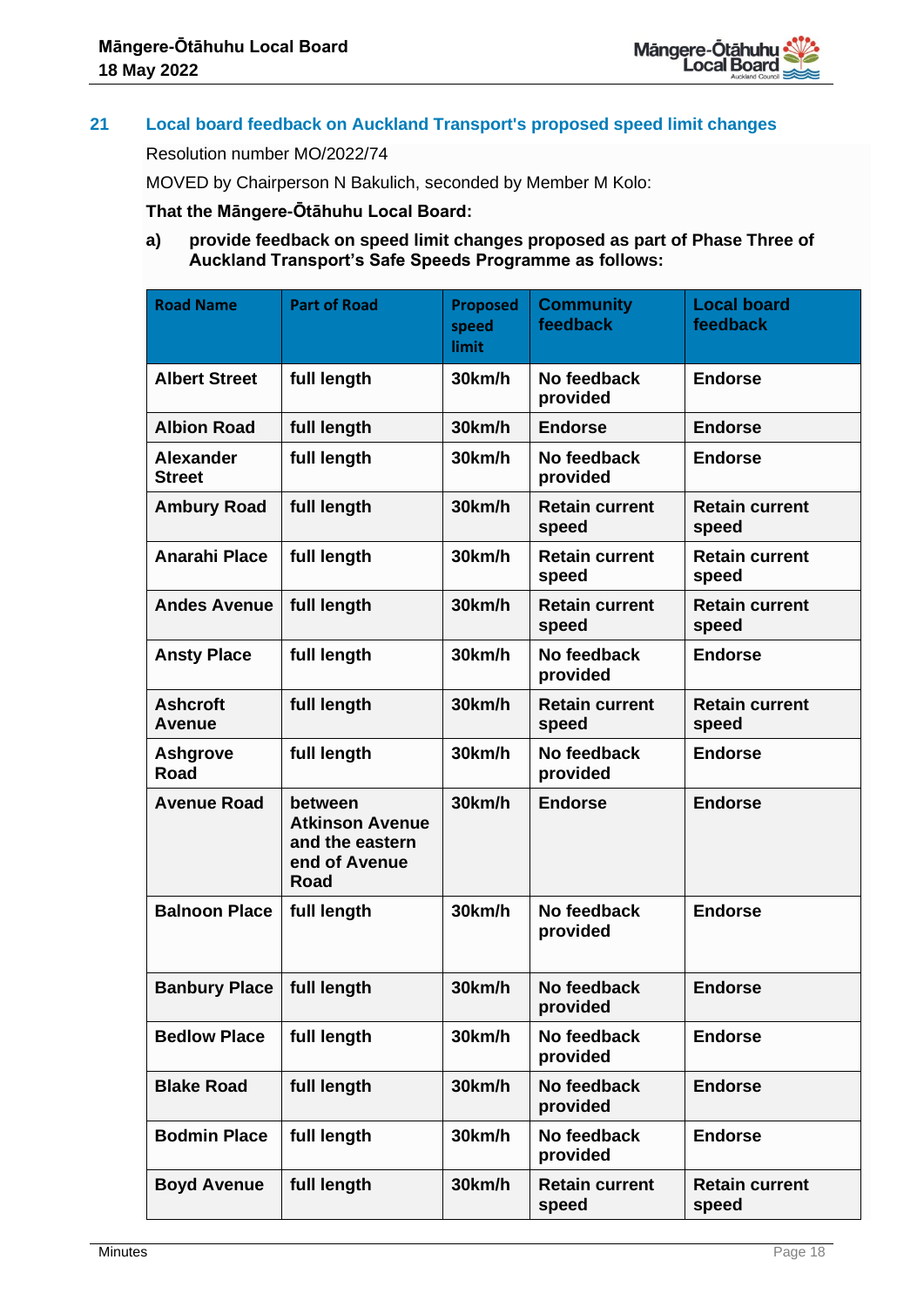

| <b>Canning</b><br><b>Crescent</b>  | full length                                                 | 30km/h | No feedback<br>provided                                         | <b>Endorse</b>                                                                      |
|------------------------------------|-------------------------------------------------------------|--------|-----------------------------------------------------------------|-------------------------------------------------------------------------------------|
| <b>Cape Road</b>                   | full length                                                 | 30km/h | No feedback<br>provided                                         | <b>Endorse</b>                                                                      |
| <b>Carnac Place</b>                | full length                                                 | 30km/h | No feedback<br>provided                                         | <b>Endorse</b>                                                                      |
| <b>Chadwick</b><br><b>Crescent</b> | full length                                                 | 30km/h | No feedback<br>provided                                         | <b>Endorse</b>                                                                      |
| <b>Chalfont</b><br><b>Street</b>   | full length                                                 | 30km/h | No feedback<br>provided                                         | <b>Endorse</b>                                                                      |
| <b>Chingford</b><br><b>Close</b>   | full length                                                 | 30km/h | No feedback<br>provided                                         | <b>Endorse</b>                                                                      |
| <b>Chelburn</b><br><b>Crescent</b> | full length                                                 | 30km/h | No feedback<br>provided                                         | <b>Endorse</b>                                                                      |
| <b>Chipping Dale</b>               | full length                                                 | 30km/h | No feedback<br>provided                                         | <b>Endorse</b>                                                                      |
| <b>Church Street</b>               | between Princes<br><b>Street and Ngaio</b><br><b>Street</b> | 30km/h | Two comments -<br>endorse and not<br>endorse speed<br>reduction | <b>Request further</b><br>investigation to<br>identify best option<br>for this road |
| <b>Claresholm</b><br><b>Place</b>  | full length                                                 | 30km/h | No feedback<br>provided                                         | <b>Endorse</b>                                                                      |
| <b>Clement</b><br><b>Street</b>    | full length                                                 | 30km/h | No feedback<br>provided                                         | <b>Endorse</b>                                                                      |
| <b>Cleek Road</b>                  | full length                                                 | 30km/h | No feedback<br>provided                                         | <b>Endorse</b>                                                                      |
| Cornwall<br>Road                   | full length                                                 | 30km/h | <b>Endorse</b>                                                  | <b>Endorse</b>                                                                      |
| <b>Clyro Place</b>                 | full length                                                 | 30km/h | No feedback<br>provided                                         | <b>Endorse</b>                                                                      |
| <b>Cracroft</b><br><b>Street</b>   | full length                                                 | 30km/h | No feedback<br>provided                                         | <b>Endorse</b>                                                                      |
| <b>Creamery</b><br><b>Road</b>     | full length                                                 | 30km/h | No feedback<br>provided                                         | <b>Endorse</b>                                                                      |
| <b>Dalry Place</b>                 | full length                                                 | 30km/h | No feedback<br>provided                                         | <b>Endorse</b>                                                                      |
| <b>Deborah Place</b>               | full length                                                 | 30km/h | No feedback<br>provided                                         | <b>Endorse</b>                                                                      |
| <b>Desford Place</b>               | full length                                                 | 30km/h | No feedback<br>provided                                         | <b>Endorse</b>                                                                      |
| <b>Driver Road</b>                 | full length                                                 | 30km/h | No feedback<br>provided                                         | <b>Endorse</b>                                                                      |
| Duggan<br>Avenue                   | full length                                                 | 30km/h | No feedback<br>provided                                         | <b>Endorse</b>                                                                      |
| <b>Ettrick Place</b>               | full length                                                 | 30km/h | No feedback<br>provided                                         | <b>Endorse</b>                                                                      |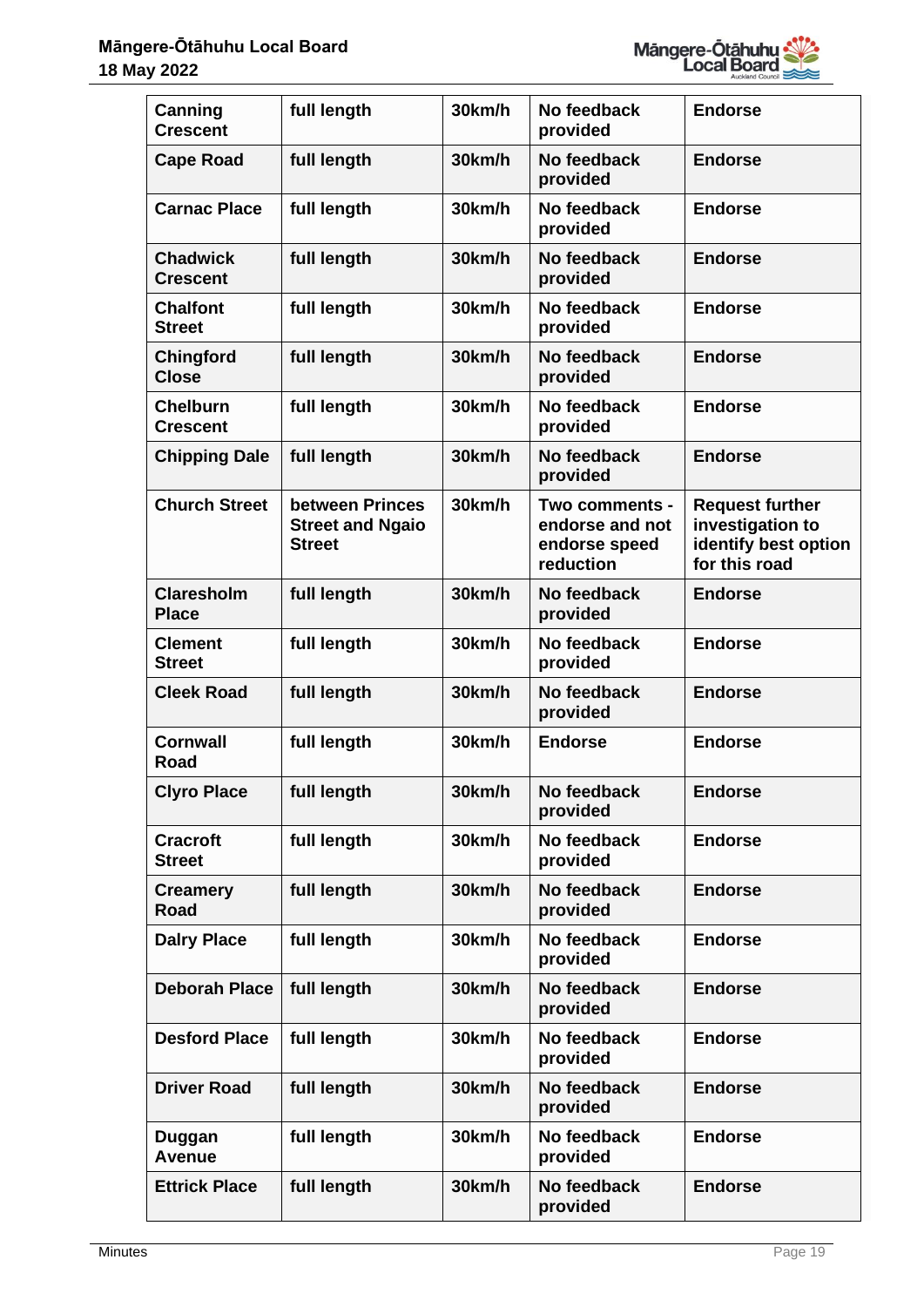

| <b>Fairburn Road</b>                  | full length                                                                                            | 30km/h | <b>Endorse</b>                 | <b>Endorse</b>                                                                                            |
|---------------------------------------|--------------------------------------------------------------------------------------------------------|--------|--------------------------------|-----------------------------------------------------------------------------------------------------------|
| <b>Farmer Street</b>                  | full length                                                                                            | 30km/h | No feedback<br>provided        | <b>Endorse</b>                                                                                            |
| <b>Favona Road</b>                    | full length                                                                                            | 50km/h | <b>Endorse</b>                 | <b>Endorse</b>                                                                                            |
| <b>Feltwell Place</b>                 | full length                                                                                            | 30km/h | No feedback<br>provided        | <b>Endorse</b>                                                                                            |
| <b>Forbury Place</b>                  | full length                                                                                            | 30km/h | No feedback<br>provided        | <b>Endorse</b>                                                                                            |
| Ferguson<br><b>Street</b>             | full length                                                                                            | 30km/h | <b>Endorse</b>                 | <b>Endorse</b>                                                                                            |
| <b>Fleming Street</b>                 | full length                                                                                            | 30km/h | No feedback<br>provided        | <b>Endorse</b>                                                                                            |
| <b>Friesian Drive</b>                 | full length                                                                                            | 30km/h | <b>Retain current</b><br>speed | <b>Retain current</b><br>speed                                                                            |
| Greenwood<br><b>Road</b>              | full length                                                                                            | 50km/h | <b>Retain current</b><br>speed | <b>Retain current</b><br>speed                                                                            |
| <b>Growers Lane</b>                   | full length                                                                                            | 30km/h | No feedback<br>provided        | <b>Endorse</b>                                                                                            |
| <b>Harmony</b><br><b>Avenue</b>       | full length                                                                                            | 30km/h | No feedback<br>provided        | <b>Endorse</b>                                                                                            |
| <b>Harwell Place</b>                  | full length                                                                                            | 30km/h | No feedback<br>provided        | <b>Endorse</b>                                                                                            |
| <b>Heyford Close</b>                  | full length                                                                                            | 30km/h | No feedback<br>provided        | <b>Endorse</b>                                                                                            |
| <b>High Street</b>                    | full length                                                                                            | 30km/h | No feedback<br>provided        | <b>Endorse</b>                                                                                            |
| <b>House Avenue</b>                   | full length                                                                                            | 30km/h | <b>Endorse</b>                 | <b>Request further</b><br>investigation to<br>identify time of day<br>to reduce speeds<br>and speed limit |
| <b>Humphreys</b><br><b>Place</b>      | full length                                                                                            | 30km/h | No feedback<br>provided        | <b>Endorse</b>                                                                                            |
| <b>Hutton Street</b>                  | between Princes<br><b>Street and</b><br><b>Fairburn Road</b>                                           | 30km/h | No feedback<br>provided        | <b>Endorse</b>                                                                                            |
| <b>Ihumatao</b><br><b>Quarry Road</b> | full length                                                                                            | 60km/h | No feedback<br>provided        | <b>Endorse</b>                                                                                            |
| <b>Ihumatao</b><br><b>Road</b>        | between George<br><b>Bolt Memorial</b><br>Drive and 400m<br>West of<br><b>Oruarangi Road</b><br>60km/h | 40km/h | <b>Retain current</b><br>speed | <b>Retain current</b><br>speed                                                                            |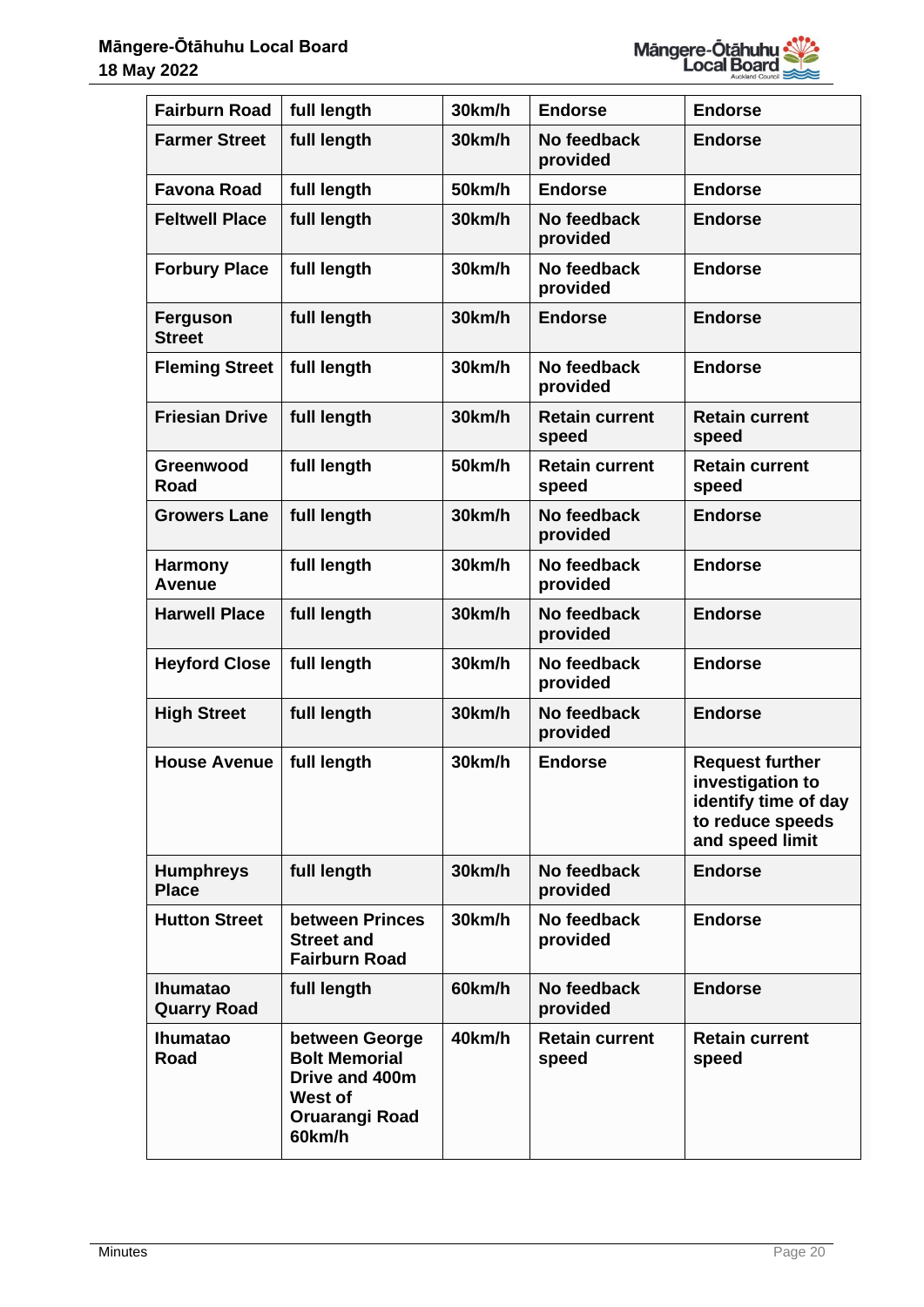

| <b>Ihumatao</b><br><b>Road</b>        | between 400m<br><b>West of</b><br><b>Oruarangi Road</b><br>and the western<br>end of Ihumatao<br>Road | 40km/h | <b>Retain current</b><br>speed | <b>Retain current</b><br>speed                                                                            |
|---------------------------------------|-------------------------------------------------------------------------------------------------------|--------|--------------------------------|-----------------------------------------------------------------------------------------------------------|
| <b>Ilford</b><br><b>Crescent</b>      | full length                                                                                           | 30km/h | No feedback<br>provided        | <b>Endorse</b>                                                                                            |
| <b>Imrie Avenue</b>                   | full length                                                                                           | 30km/h | No feedback<br>provided        | <b>Endorse</b>                                                                                            |
| <b>Jack Browne</b><br><b>Place</b>    | full length                                                                                           | 30km/h | No feedback<br>provided        | <b>Endorse</b>                                                                                            |
| <b>James</b><br><b>Fletcher Drive</b> | full length                                                                                           | 50km/h | <b>Retain current</b><br>speed | <b>Retain current</b><br>speed                                                                            |
| <b>Jordan Road</b>                    | full length                                                                                           | 30km/h | No feedback<br>provided        | <b>Endorse</b>                                                                                            |
| <b>Kelburn Lane</b>                   | full length                                                                                           | 30km/h | No feedback<br>provided        | <b>Endorse</b>                                                                                            |
| <b>Kemble Close</b>                   | full length                                                                                           | 30km/h | No feedback<br>provided        | <b>Endorse</b>                                                                                            |
| <b>Kenton Lane</b>                    | full length                                                                                           | 30km/h | No feedback<br>provided        | <b>Endorse</b>                                                                                            |
| Killington<br><b>Crescent</b>         | full length                                                                                           | 30km/h | No feedback<br>provided        | <b>Endorse</b>                                                                                            |
| <b>Kirkbride</b><br><b>Road</b>       | full length                                                                                           | 50km/h | <b>Retain current</b><br>speed | <b>Retain current</b><br>speed                                                                            |
| <b>Kiwi</b><br><b>Esplanade</b>       | between Boyd<br><b>Avenue and the</b><br>western end of<br>Kiwi Esplanade                             | 30km/h | <b>Retain current</b><br>speed | <b>Retain current</b><br>speed                                                                            |
| Kowhai<br>Avenue                      | full length                                                                                           | 30km/h | <b>Retain current</b><br>speed | <b>Retain current</b><br>speed                                                                            |
| <b>Lawford Place</b>                  | full length                                                                                           | 30km/h | No feedback<br>provided        | <b>Endorse</b>                                                                                            |
| <b>Leeson Place</b>                   | full length                                                                                           | 30km/h | No feedback<br>provided        | <b>Endorse</b>                                                                                            |
| <b>Lindis Place</b>                   | full length                                                                                           | 30km/h | <b>Retain current</b><br>speed | <b>Retain current</b><br>speed                                                                            |
| <b>Massey Road</b>                    | full length                                                                                           | 50km/h | <b>Retain current</b><br>speed | <b>Retain current</b><br>speed                                                                            |
| <b>Mängere</b><br><b>Town Square</b>  | full length                                                                                           | 30km/h | Lower than<br>proposed         | <b>Request further</b><br>investigation to<br>identify time of day<br>to reduce speeds<br>and speed limit |
| <b>Mascot</b><br><b>Avenue</b>        | full length                                                                                           | 30km/h | No feedback<br>provided        | <b>Endorse</b>                                                                                            |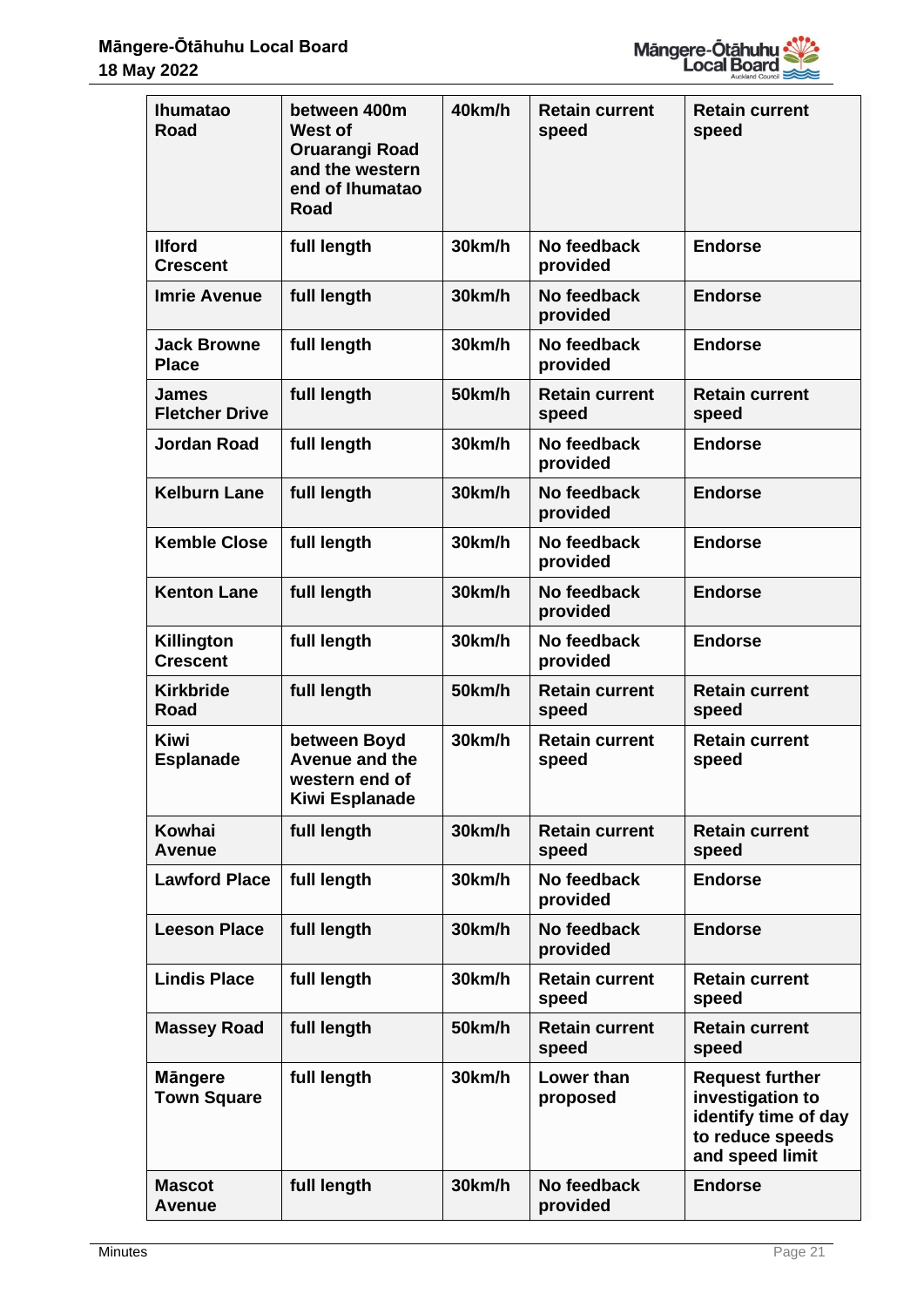

| <b>Macky Avenue</b>              | full length                                                                                    | 30km/h | No feedback<br>provided        | <b>Endorse</b>                 |
|----------------------------------|------------------------------------------------------------------------------------------------|--------|--------------------------------|--------------------------------|
| <b>McKenzie</b><br><b>Road</b>   | full length                                                                                    | 50km/h | Lower than<br>proposed         | <b>Endorse</b>                 |
| <b>Melody Lane</b>               | full length                                                                                    | 30km/h | No feedback<br>provided        | <b>Endorse</b>                 |
| <b>Monterey</b><br><b>Avenue</b> | full length                                                                                    | 30km/h | No feedback<br>provided        | <b>Endorse</b>                 |
| <b>Muir Avenue</b>               | full length                                                                                    | 30km/h | <b>Retain current</b><br>speed | <b>Retain current</b><br>speed |
| <b>Nadine Place</b>              | full length                                                                                    | 30km/h | No feedback<br>provided        | <b>Endorse</b>                 |
| <b>Nelson Street</b>             | full length                                                                                    | 30km/h | No feedback<br>provided        | <b>Endorse</b>                 |
| <b>Nevis Place</b>               | full length                                                                                    | 30km/h | No feedback<br>provided        | <b>Endorse</b>                 |
| <b>Ngaio Street</b>              | full length                                                                                    | 30km/h | No feedback<br>provided        | <b>Endorse</b>                 |
| <b>Nicola Place</b>              | full length                                                                                    | 30km/h | No feedback<br>provided        | <b>Endorse</b>                 |
| <b>Nixon Avenue</b>              | full length                                                                                    | 30km/h | No feedback<br>provided        | <b>Endorse</b>                 |
| <b>Norton Place</b>              | full length                                                                                    | 30km/h | No feedback<br>provided        | <b>Endorse</b>                 |
| <b>Orly Avenue</b>               | full length                                                                                    | 30km/h | Suggest 40km/h                 | Endorse 40km/h                 |
| Oruarangi<br><b>Road</b>         | Between 128 m<br>south of<br>Waipouri Road<br>and                                              | 60km/h | <b>Retain current</b><br>speed | <b>Retain current</b><br>speed |
| Oruarangi<br>Road                | between 680m<br>north of Ruaiti<br>Road and 128m<br>south of<br><b>Waipouri Road</b><br>60km/h | 40km/h | <b>Retain current</b><br>speed | <b>Retain current</b><br>speed |
| Oruarangi<br>Road                | between 128m<br>south of<br><b>Waipouri Road</b><br>and Ihumatao<br>Road 40km/h                | 60km/h | <b>Retain current</b><br>speed | <b>Retain current</b><br>speed |
| <b>Paine Place</b>               | full length                                                                                    | 30km/h | No feedback<br>provided        | <b>Endorse</b>                 |
| Papaku Road                      | full length                                                                                    | 30km/h | No feedback<br>provided        | <b>Endorse</b>                 |
| <b>Pershore</b><br><b>Place</b>  | full length                                                                                    | 30km/h | No feedback<br>provided        | <b>Endorse</b>                 |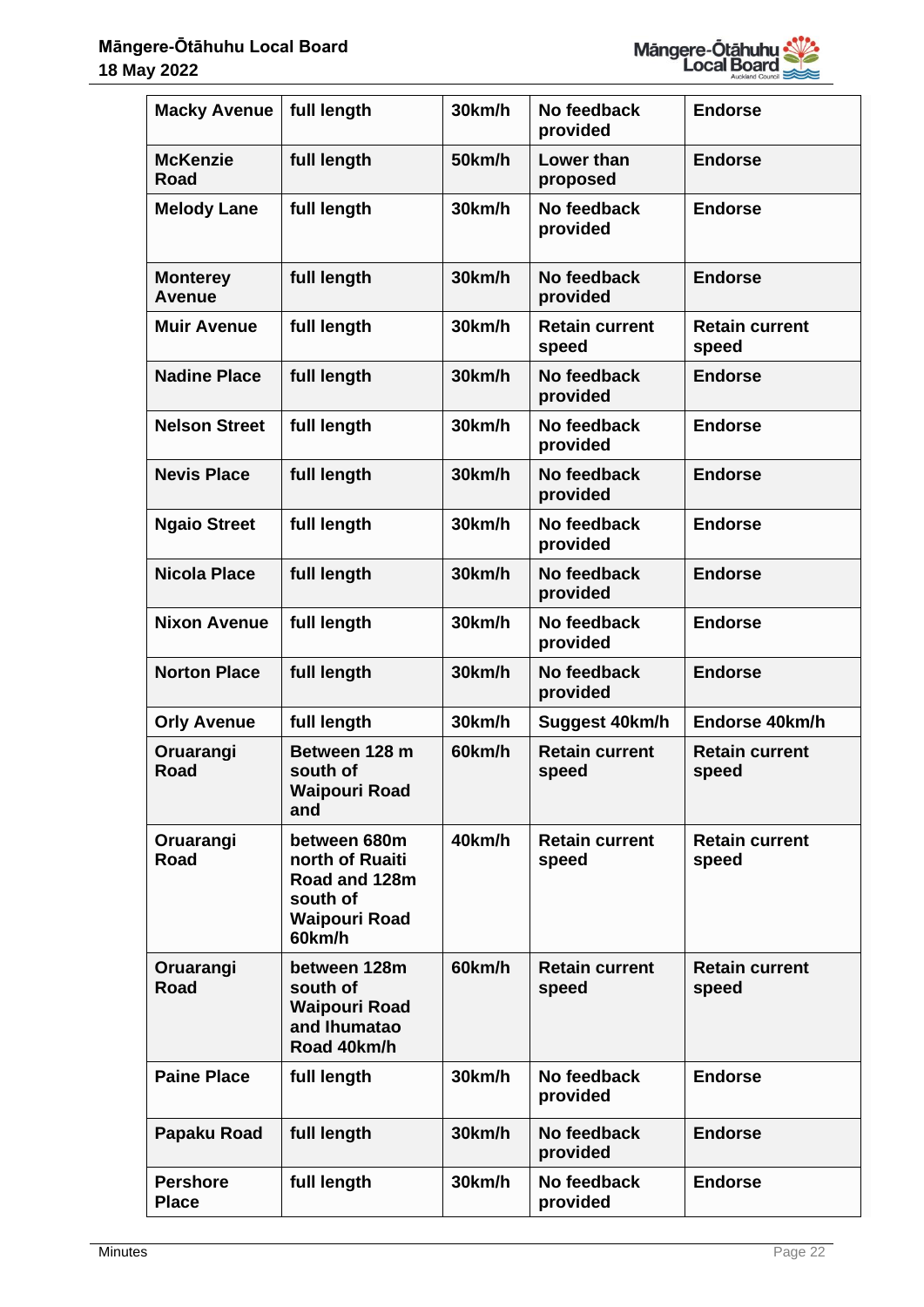

| <b>Petrie Place</b>                 | full length                                                                                                                                                                                                       | 30km/h | No feedback<br>provided                   | <b>Endorse</b>                            |
|-------------------------------------|-------------------------------------------------------------------------------------------------------------------------------------------------------------------------------------------------------------------|--------|-------------------------------------------|-------------------------------------------|
| <b>Pukaki Road</b>                  | <b>Cyclamen Road</b><br>and 1,050m south<br>of Cyclamen<br><b>Road of Pukaki</b><br>Road 60km/h<br><b>Pukaki Road</b><br>between 1050 m<br>south of<br><b>Cyclamen Road</b><br>and southern end<br>of Pukaki Road | 30km/h | <b>Endorse</b>                            | <b>Endorse</b>                            |
| <b>Pukeora Road</b>                 | full length                                                                                                                                                                                                       | 30km/h | No feedback<br>provided                   | <b>Endorse</b>                            |
| <b>Purley Place</b>                 | full length                                                                                                                                                                                                       | 30km/h | No feedback<br>provided                   | <b>Endorse</b>                            |
| <b>Renton Road</b>                  | between<br>Ihumatao road<br>and 341m south<br>of Ihumatao Road                                                                                                                                                    | 60km/h | No feedback<br>provided                   | <b>Endorse</b>                            |
| <b>Renton Road</b>                  | between 341m<br>south of<br><b>Ihumatao Road</b><br>and end of road                                                                                                                                               | 60km/h | No feedback<br>provided                   | <b>Endorse</b>                            |
| <b>Rodney Street</b>                | full length                                                                                                                                                                                                       | 30km/h | No feedback<br>provided                   | <b>Endorse</b>                            |
| <b>Royton</b><br><b>Avenue</b>      | full length                                                                                                                                                                                                       | 30km/h | No feedback<br>provided                   | <b>Endorse</b>                            |
| <b>Ronaki Road</b>                  | full length                                                                                                                                                                                                       | 30km/h | No feedback<br>provided                   | <b>Endorse</b>                            |
| <b>Ruaiti Road</b>                  | full length                                                                                                                                                                                                       | 40km/h | No feedback<br>provided                   | <b>Endorse</b>                            |
| <b>Rush Place</b>                   | full length                                                                                                                                                                                                       | 30km/h | No feedback<br>provided                   | <b>Endorse</b>                            |
| <b>Seaforth</b><br>Avenue           | full length                                                                                                                                                                                                       | 30km/h | <b>Retain current</b><br>speed            | <b>Retain current</b><br>speed            |
| <b>Sealand Place</b>                | full length                                                                                                                                                                                                       | 30km/h | No feedback<br>provided                   | <b>Endorse</b>                            |
| <b>Staverton</b><br><b>Crescent</b> | full length                                                                                                                                                                                                       | 30km/h | No feedback<br>provided                   | <b>Endorse</b>                            |
| <b>Sturges</b><br><b>Avenue</b>     | full length                                                                                                                                                                                                       | 30km/h | No feedback<br>provided                   | <b>Endorse</b>                            |
| <b>Sullivan</b><br><b>Avenue</b>    | full length                                                                                                                                                                                                       | 30km/h | <b>Further</b><br>investigation<br>needed | <b>Further</b><br>investigation<br>needed |
| <b>Sutton</b><br>Avenue             | full length                                                                                                                                                                                                       | 30km/h | No feedback<br>provided                   | <b>Endorse</b>                            |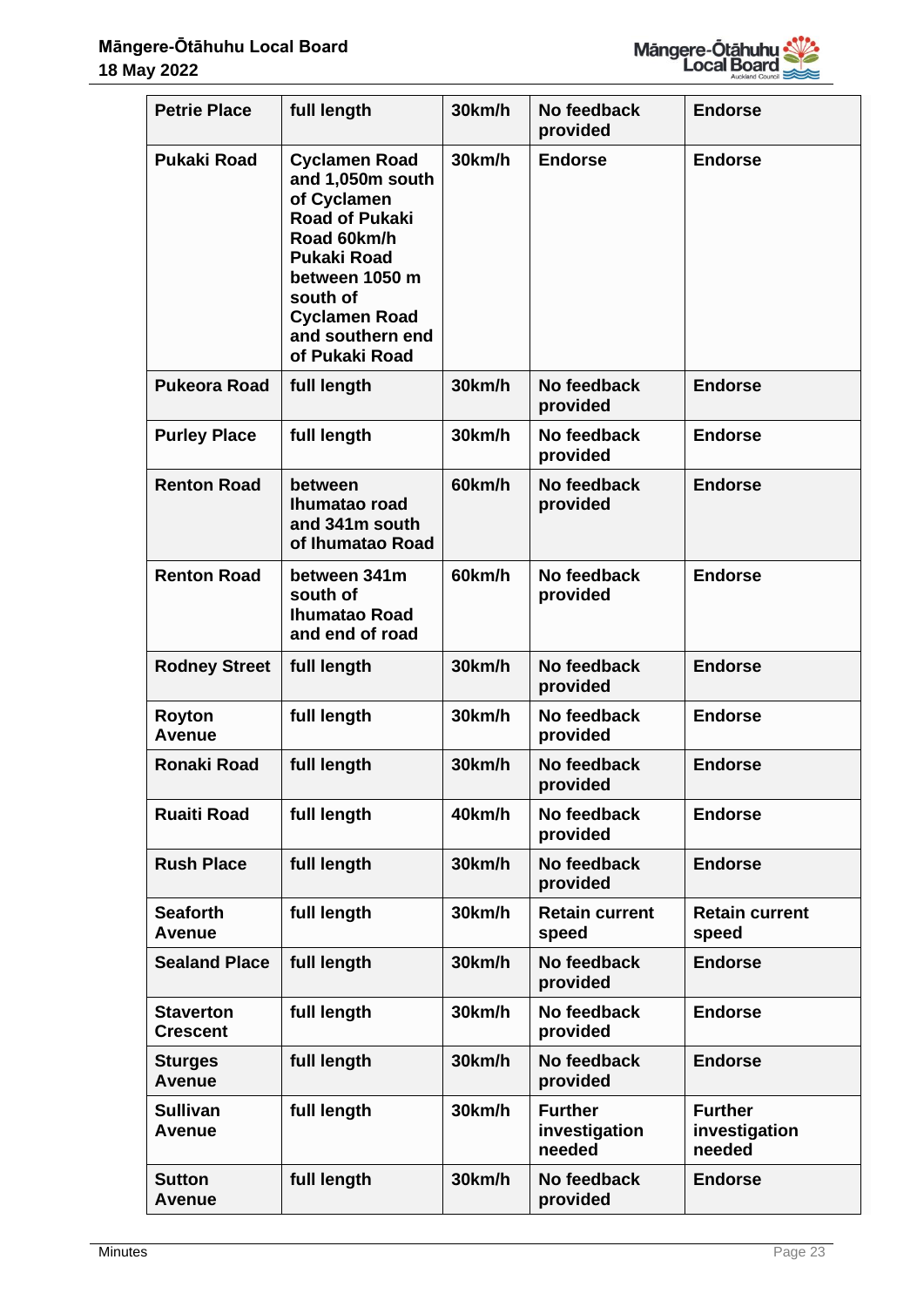

| <b>Tahatai Street</b>             | full length                                                                              | 30km/h | No feedback<br>provided                                         | <b>Endorse</b>                                                                                            |
|-----------------------------------|------------------------------------------------------------------------------------------|--------|-----------------------------------------------------------------|-----------------------------------------------------------------------------------------------------------|
| <b>Tamaki</b><br><b>Avenue</b>    | full length                                                                              | 30km/h | No feedback<br>provided                                         | <b>Endorse</b>                                                                                            |
| <b>Tannock</b><br><b>Place</b>    | full length                                                                              | 30km/h | No feedback<br>provided                                         | <b>Endorse</b>                                                                                            |
| <b>Tennessee</b><br><b>Avenue</b> | full length                                                                              | 30km/h | Two comments -<br>endorse and not<br>endorse speed<br>reduction | <b>Request further</b><br>investigation to<br>identify time of day<br>to reduce speeds<br>and speed limit |
| <b>Thomas Road</b>                | full length                                                                              | 30km/h | <b>Endorse</b>                                                  | <b>Endorse</b>                                                                                            |
| <b>Tirau Place</b>                | full length                                                                              | 30km/h | No feedback<br>provided                                         | <b>Endorse</b>                                                                                            |
| <b>Titoki Avenue</b>              | full length                                                                              | 30km/h | <b>Retain current</b><br>speed                                  | <b>Retain current</b><br>speed                                                                            |
| <b>Todd Place</b>                 | full length                                                                              | 30km/h | No feedback<br>provided                                         | <b>Endorse</b>                                                                                            |
| <b>Tranent Road</b>               | full length                                                                              | 30km/h | No feedback<br>provided                                         | <b>Endorse</b>                                                                                            |
| <b>Trembath</b><br><b>Avenue</b>  | full length                                                                              | 30km/h | <b>Endorse</b>                                                  | <b>Endorse</b>                                                                                            |
| <b>Trenwith</b><br><b>Street</b>  | between Water<br><b>Street and 70m</b><br>east of Water<br>Street Upwood<br><b>Place</b> | 30km/h | <b>Endorse</b>                                                  | <b>Endorse</b>                                                                                            |
| <b>Upwood Place</b>               | full length                                                                              | 30km/h | No feedback<br>provided                                         | <b>Endorse</b>                                                                                            |
| <b>View Road</b>                  | full length                                                                              | 30km/h | No feedback<br>provided                                         | <b>Endorse</b>                                                                                            |
| <b>Vine Street</b>                | full length                                                                              | 30km/h | <b>Endorse</b>                                                  | <b>Endorse</b>                                                                                            |
| <b>Waddon Place</b>               | full length                                                                              | 30km/h | No feedback<br>provided                                         | <b>Endorse</b>                                                                                            |
| <b>Waikare Road</b>               | full length                                                                              | 30km/h | No feedback<br>provided                                         | <b>Endorse</b>                                                                                            |
| Waipouri<br><b>Road</b>           | full length                                                                              | 30km/h | No feedback<br>provided                                         | <b>Endorse</b>                                                                                            |
| <b>Wakelin Road</b>               | full length                                                                              | 30km/h | No feedback<br>provided                                         | <b>Endorse</b>                                                                                            |
| <b>Walmsley</b><br>Road           | full length                                                                              | 50km/h | <b>Retain current</b><br>speed                                  | <b>Retain current</b><br>speed                                                                            |
| <b>Wanstead</b><br><b>Way</b>     | full length                                                                              | 30km/h | No feedback<br>provided                                         | <b>Endorse</b>                                                                                            |
| <b>Warden Place</b>               | full length                                                                              | 30km/h | <b>Retain current</b><br>speed                                  | <b>Retain current</b><br>speed                                                                            |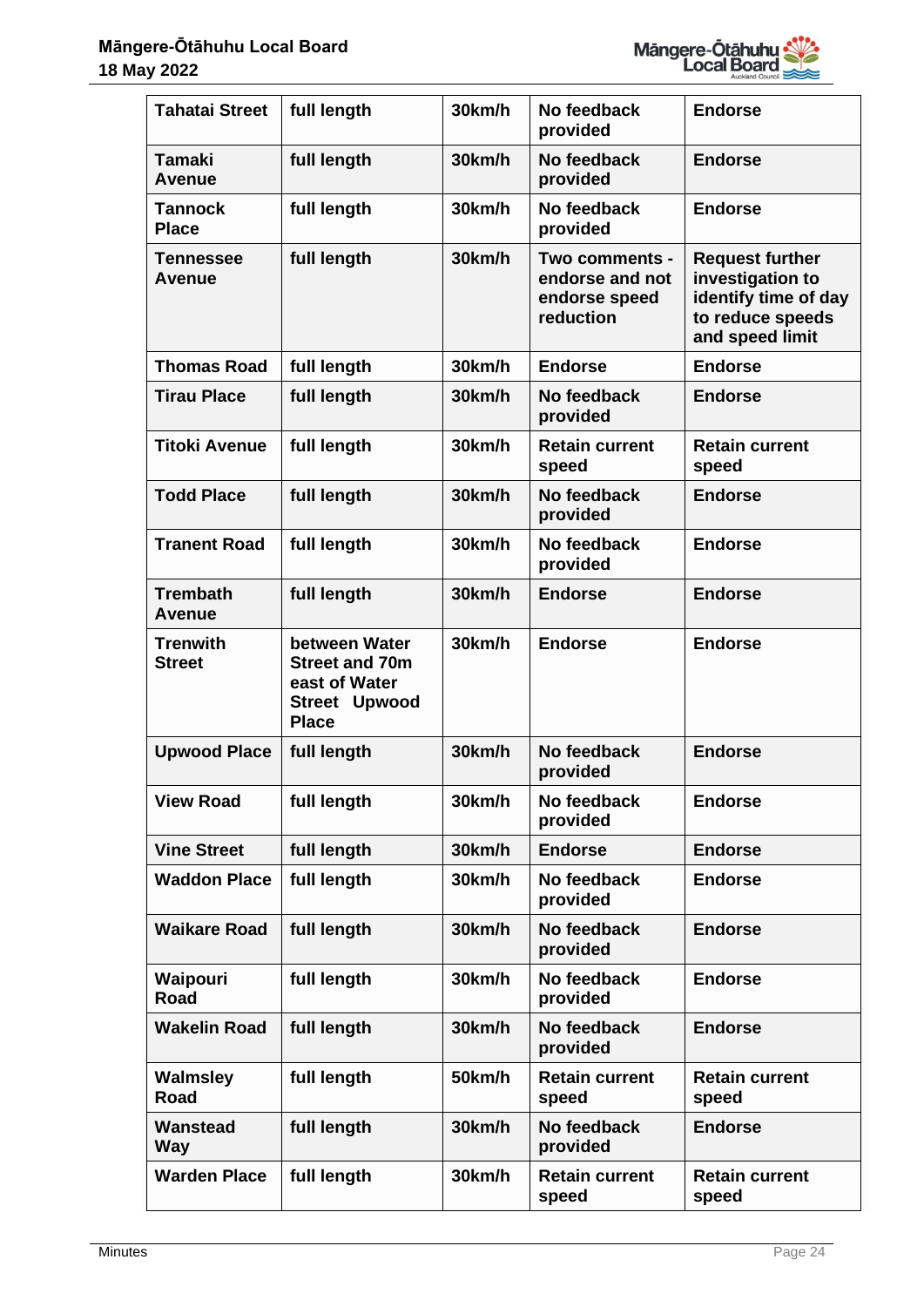

| <b>Water Street</b>        | full length | 30km/h | No feedback<br>provided        | <b>Endorse</b>                 |
|----------------------------|-------------|--------|--------------------------------|--------------------------------|
| Waterlea<br>Avenue         | full length | 30km/h | <b>Endorse</b>                 | <b>Endorse</b>                 |
| Watervista<br><b>Place</b> | full length | 30km/h | No feedback<br>provided        | <b>Endorse</b>                 |
| <b>Wayne Drive</b>         | full length | 30km/h | No feedback<br>provided        | <b>Endorse</b>                 |
| <b>Wickman Way</b>         | full length | 30km/h | No feedback<br>provided        | <b>Endorse</b>                 |
| <b>William Street</b>      | full length | 30km/h | No feedback<br>provided        | <b>Endorse</b>                 |
| Windrush<br><b>Close</b>   | full length | 30km/h | No feedback<br>provided        | <b>Endorse</b>                 |
| <b>Witla Court</b>         | full length | 30km/h | No feedback<br>provided        | <b>Endorse</b>                 |
| <b>Wood Avenue</b>         | full length | 30km/h | No feedback<br>provided        | <b>Endorse</b>                 |
| <b>Yates Road</b>          | full length | 30km/h | <b>Endorse</b>                 | <b>Endorse</b>                 |
| <b>Yorkton Rise</b>        | full length | 30km/h | <b>Retain current</b><br>speed | <b>Retain current</b><br>speed |

**b) delegate to the chair the authority to make any final minor changes on behalf of the local board to the speed limit table in its feedback.**

**CARRIED**

# **22 Auckland Transport - Māngere-Ōtāhuhu Local Board Transport Capital Fund Report May 2022**

Resolution number MO/2022/75

MOVED by Chairperson N Bakulich, seconded by Member M Kolo:

**That the Māngere-Ōtāhuhu Local Board:**

- **a) receive the report titled May 2022 – Auckland Transport Local Board Transport Capital Fund Report for Māngere-Ōtāhuhu Local Board in Attachment A**
- **b) allocate \$514,000 from its Local Board Transport Capital Fund for the construction of the Walter Massey Shared Path (2nd stage)**
- **c) allocate \$1,300,000 from its Local Board Transport Capital Fund for the completion of Ōtāhuhu Streetscape (Criterion Square) project by Auckland Council's Community Facilities department**
- **d) allocate \$130,387 from its Local Board Transport Capital Fund for bus seats at selected bus stops as agreed between the board and Auckland Transport**
- **e) request that Auckland Transport update the local board and the community when key milestones of these projects (as agreed with the local board) have been reached.**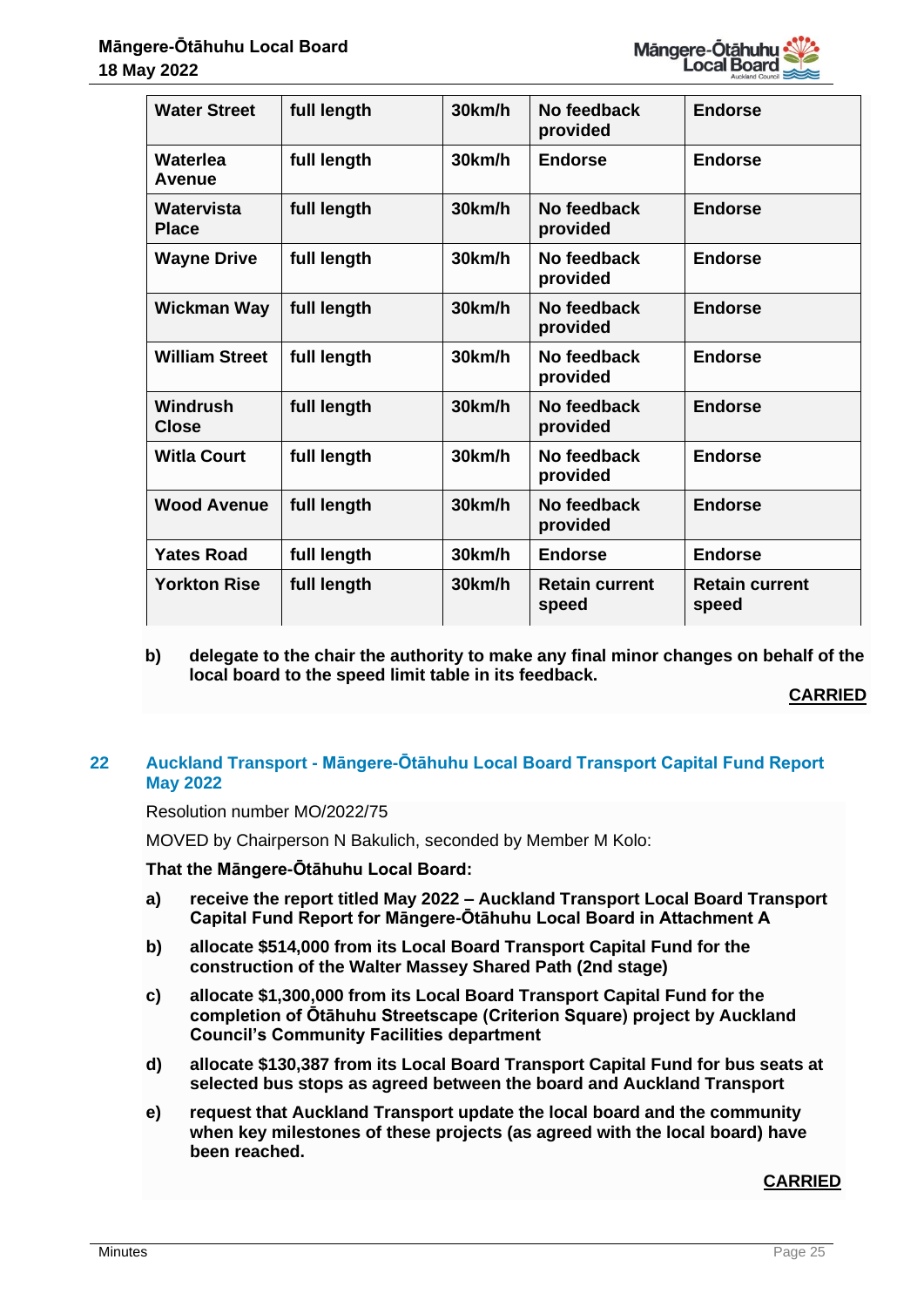

*Note: with the agreement of the meeting item 23: Auckland Council's Quarterly Performance Report: Māngere-Ōtāhuhu Local Board for quarter three 2021/2022 was taken after item 14: Election of chairperson.*

## **24 Governance Forward Work Calendar**

Resolution number MO/2022/76

MOVED by Chairperson N Bakulich, seconded by Member P Peo:

## **That the Māngere-Ōtāhuhu Local Board:**

**a) note the Governance Forward Work Calendar.**

**CARRIED**

# **25 Māngere-Ōtāhuhu Local Board Workshop Notes**

Resolution number MO/2022/77

MOVED by Chairperson N Bakulich, seconded by Member W Togiamua:

## **That the Māngere-Ōtāhuhu Local Board:**

**a) receive the workshop notes from the workshops held on 6 April, 13 April, and 27 April 2022.**

**CARRIED**

## **26 Consideration of Extraordinary Items**

There was no consideration of extraordinary items.

# **27 Procedural motion to exclude the public**

Resolution number MO/2022/78

MOVED by Chairperson N Bakulich, seconded by Member W Togiamua:

**That the Māngere-Ōtāhuhu Local Board:**

**a) exclude the public from the following part(s) of the proceedings of this meeting.**

**The general subject of each matter to be considered while the public is excluded, the reason for passing this resolution in relation to each matter, and the specific grounds under section 48(1) of the Local Government Official Information and Meetings Act 1987 for the passing of this resolution follows.**

**This resolution is made in reliance on section 48(1)(a) of the Local Government Official Information and Meetings Act 1987 and the particular interest or interests protected by section 6 or section 7 of that Act which would be prejudiced by the holding of the whole or relevant part of the proceedings of the meeting in public, as follows:**

# **C1 Acquisition of Land from Watercare - part 500 Island Road, Māngere**

| Reason for passing this<br>resolution in relation to each<br>matter                                                                                                                   | Particular interest(s) protected<br>(where applicable)                                                                                                            | Ground(s) under section 48(1)<br>for the passing of this resolution                                                                           |
|---------------------------------------------------------------------------------------------------------------------------------------------------------------------------------------|-------------------------------------------------------------------------------------------------------------------------------------------------------------------|-----------------------------------------------------------------------------------------------------------------------------------------------|
| The public conduct of the part of<br>the meeting would be likely to<br>result in the disclosure of<br>information for which good<br>reason for withholding exists<br>under section 7. | s7(2)(i) - The withholding of the<br>information is necessary to<br>enable the local authority to<br>carry on, without prejudice or<br>disadvantage, negotiations | s48(1)(a)<br>The public conduct of the part of<br>the meeting would be likely to<br>result in the disclosure of<br>information for which good |